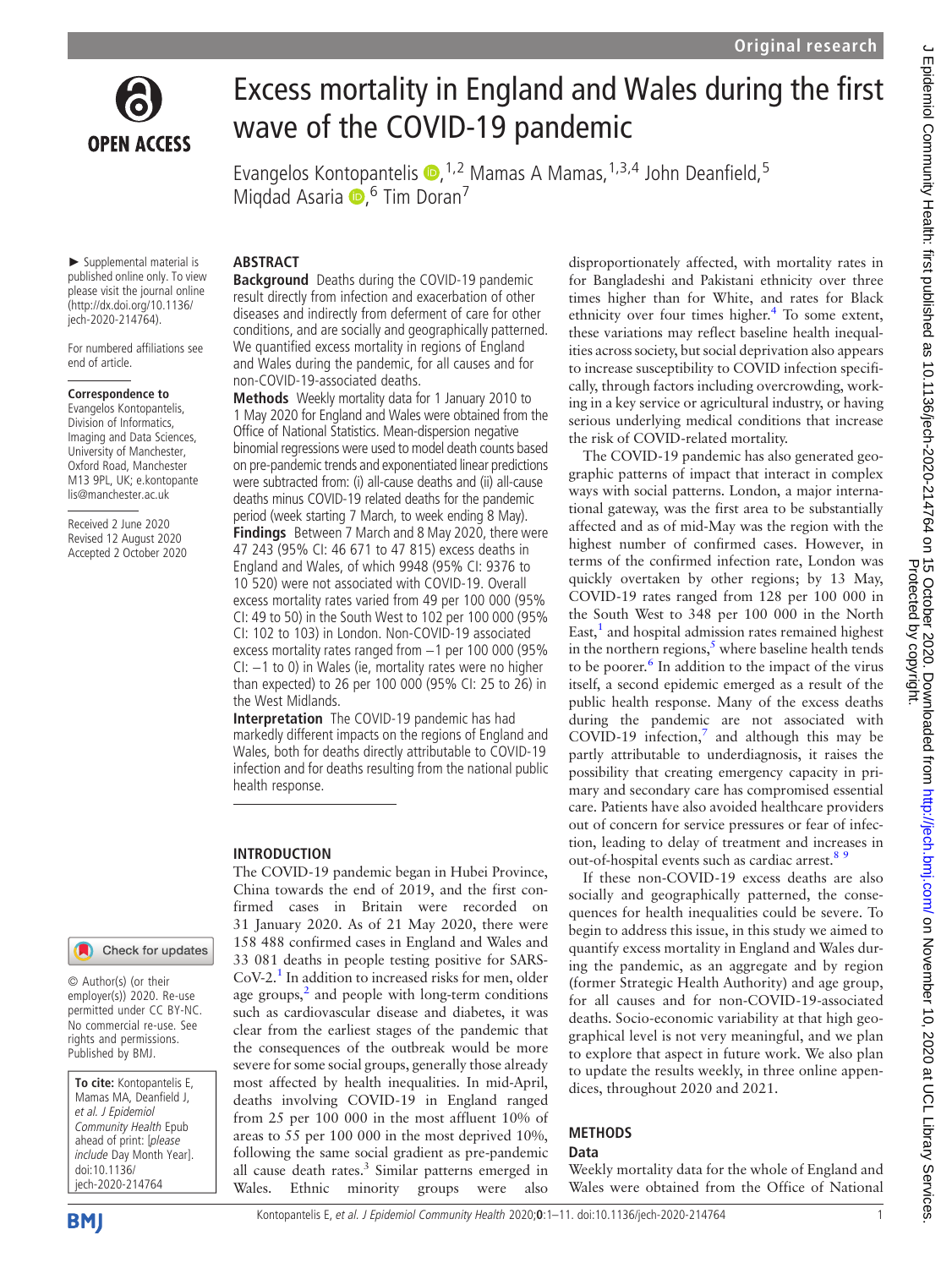Statistics (ONS), covering the period from 1 January 2010 to 8 May 2020[.10](#page-9-7) All-cause deaths and deaths where the underlying cause was respiratory disease were available for England-Wales as an aggregate, but also by region (former Strategic Health Authority) and age group (under 1, 1–14, 15–44, 45–66, 65–74, 75–84 and 85 or over) for males and females. Respiratory disease deaths excluded deaths at age under 28 days and were obtained using ICD-10 codes J00-J99. For 2020 data, deaths where COVID-19 was mentioned in the death certificate were also reported (ICD-10 U07.1 and U07.2), as England-Wales aggregates but also by region and age group. However, respiratory and COVID-19 deaths could be double-counted. Regional counts do not include residents outside England-Wales or those records where the place of residence is missing, while age group counts do not include deaths where age was missing.

Underlying cause of death, as reported in England and Wales, is compatible with WHO recommendations using ICD rules (with small changes in 2011 and 2014), and is obtained from the death certificate. The underlying cause of death is defined by the WHO as the disease or injury that initiated the series of events that led directly to death, or the circumstances of the accident or violence that produced the fatal injury.<sup>[11](#page-10-0)</sup> A condition mentioned in the death certificate may be the main reason or a contributory reason to the cause of death.

The study used aggregated national mortality data reported by the ONS, and ethical approval was not needed.

### Analyses

Data were imported, cleaned and formatted as a time series in Stata v16. Death counts, overall and by stratum of interest were plotted and the same analysis model was used for each. For the excess mortality modelling, data from week 9 in 2020 (22– 28 February), 2 weeks before the first official COVID-19 related deaths (7–13 March) were set to missing. Mean-dispersion negative binomial regressions were used to model death counts, with the fixed-effect predictors being week (as categorical, to account for seasonality) and time (as continuous, to account for a potential slope). For each model and stratum, the natural logarithm of the annual population estimate was used as offset (which was varying over time). We selected negative binomial regression models over Poisson models because of the high variation in the outcome variable. For weeks 11 (7–13 March) to 19 (2–8 May), the exponentiated linear prediction from each model (and its 95% CIs) were subtracted from: (1) all-cause deaths and (2) all-cause deaths minus deaths where COVID-19 was mentioned. Excess death estimates, in each stratum and overall, were summed across all weeks, with a pooled estimate for the SE used to obtain the 95% CIs.

## RESULTS

## All-cause excess mortality

During the 9-week period from 7 March 2020 to 8 May 2020, overall excess deaths for England and Wales were 47 243 (95% CI: 46 671 to 47 815) [\(table 1\)](#page-2-0). This total includes negative values at the start of the study period, when excess deaths were lower than predicted from historical trends, continuing a pattern of relatively low mortality rates in the first 12 weeks of 2020 ([figure 1](#page-3-0)). London had the greatest number of excess deaths at 9219 (95% CI: 9185 to 9254), followed by the North West with 6951 (95% CI: 6903 to 6999) and the South East with 6656 (95% CI: 6588 to 6723). The least affected regions were Wales with 1757 (95% CI: 1730 to 1784) and the North East with 2239

deaths (95% CI: 2209 to 2270). The age-groups with the largest numbers of excess deaths were 85 or over with 20 173 (95% CI: 19 975 to 20 370) and 75–84 with 14 414 (95% CI: 14 304 to 14 524). We estimated 7021 (95% CI: 6963 to 7078) excess allcause deaths for people aged 65–74 and 4811 (95% CI: 4768 to 4853) for people aged 45–64.

All-cause excess mortality per 100 000 population is presented in [table 2,](#page-4-0) with the average across England and Wales at 79 (95% CI: 78 to 80). The largest mortality rates were observed in London (102; 95% CI: 102 to 103), the West Midlands (97; 95% CI: 96 to 98) and the North West (94; 95% CI: 93 to 95) and the lowest in the South West (49; 95% CI: 49 to 50) and Wales (55; 95% CI: 55 to 56) [\(figure 2](#page-5-0)). The mortality rates for people aged 85 or over, 75–84, 65–74 and 45–64 were 1331 (95% CI: 1318 to 1344), 388 (95% CI: 385 to 391), 118 (95% CI: 117 to 117) and 31 (95% CI: 31 to 32), respectively.

Excess all-cause deaths were estimated for all male and female age groups, and were higher for males for all age groups from age 15, with the exception of the 85+ age group. We estimated 9086 (95% CI: 9013 to 9159) excess all-cause deaths for males aged 85 or over, compared to 11 123 for females (95% CI: 10 997 to 11 250). However, males aged 75–84 were estimated to have had 8540 deaths (95% CI: 8481 to 8598), compared to 5890 (95% CI: 5836 to 5944) for females, and males aged 65–74 were estimated to have had 4662 deaths (95% CI: 4628 to 4696), compared to 2360 (95% CI: 2334 to 2386) for females.

Mortality rates per 100 000 population more clearly demonstrated the higher excess deaths in males. For males aged 85 or over, 75–84, 65–74 and 45–64, these were estimated at 1602 (95% CI: 1589 to 1615), 503 (95% CI: 500 to 507), 162 (95% CI: 161 to 164) and 42 (95% CI: 41 to 42). Female estimates for the respective age groups were 1,173 (95% CI: 1160 to 1186), 291 (95% CI: 289 to 294), 76 (95% CI: 75 to 77) and 21 (95% CI: 21 to 22).

## All-cause excess mortality not attributed to COVID-19

From 7 March 2020 to 8 May 2020, overall excess deaths for England and Wales, excluding cases where COVID-19 was mentioned in the death certificate, were 9948 (95% CI: 9376 to 10 520) [\(table 3\)](#page-6-0). It is important to note that until the week ending 1 May 2020, the total was 11 141 (95% CI: 10 567 to 11 714), but there was a large drop into negative values in the last week of analysis (2 May to 8 May 2020). London was again the worst-hit region in terms of number of excess deaths with 1814 (95% CI: 1780 to 1849), followed by the South East with 1570 (95% CI: 1502 to 1637) and the West Midlands with 1531 (95% CI: 1483 to 1579) [\(figure 3](#page-8-0)). The least affected regions were again Wales with  $-18$  (95% CI:  $-45$  to 9) and the North East with 320 (95% CI: 290 to 351). The age-groups with the largest numbers of excess deaths were 85 or over with 5124 (95% CI: 4926 to 5321) and 75–84 with 2207 (95% CI: 2097 to 2317). Estimated excess deaths for people aged 65–74 and 45–64 were 1249 (95% CI: 1191 to 1306) and 969 (95% CI: 926 to 1011), respectively.

Non-COVID-19 excess mortality per 100 000 population is presented in [table 4](#page-7-0), with the average across England and Wales at 17 (95% CI: 16 to 18). The largest mortality rates were in the West Midlands (26; 95% CI: 25 to 26), followed by the East of England (21; 95% CI: 20 to 21), the North West (20; 95% CI: 19 to 21) and London (20; 95% CI: 20 to 21) [\(figure 4\)](#page-8-1). Rates for people aged 85 or over, 75–84, 65–74 and 45–64 were 338 (95% CI: 325 to 351), 59 (95% CI: 56 to 62), 21 (95% CI: 20 to 22) and 6 (95% CI: 6 to 7), respectively.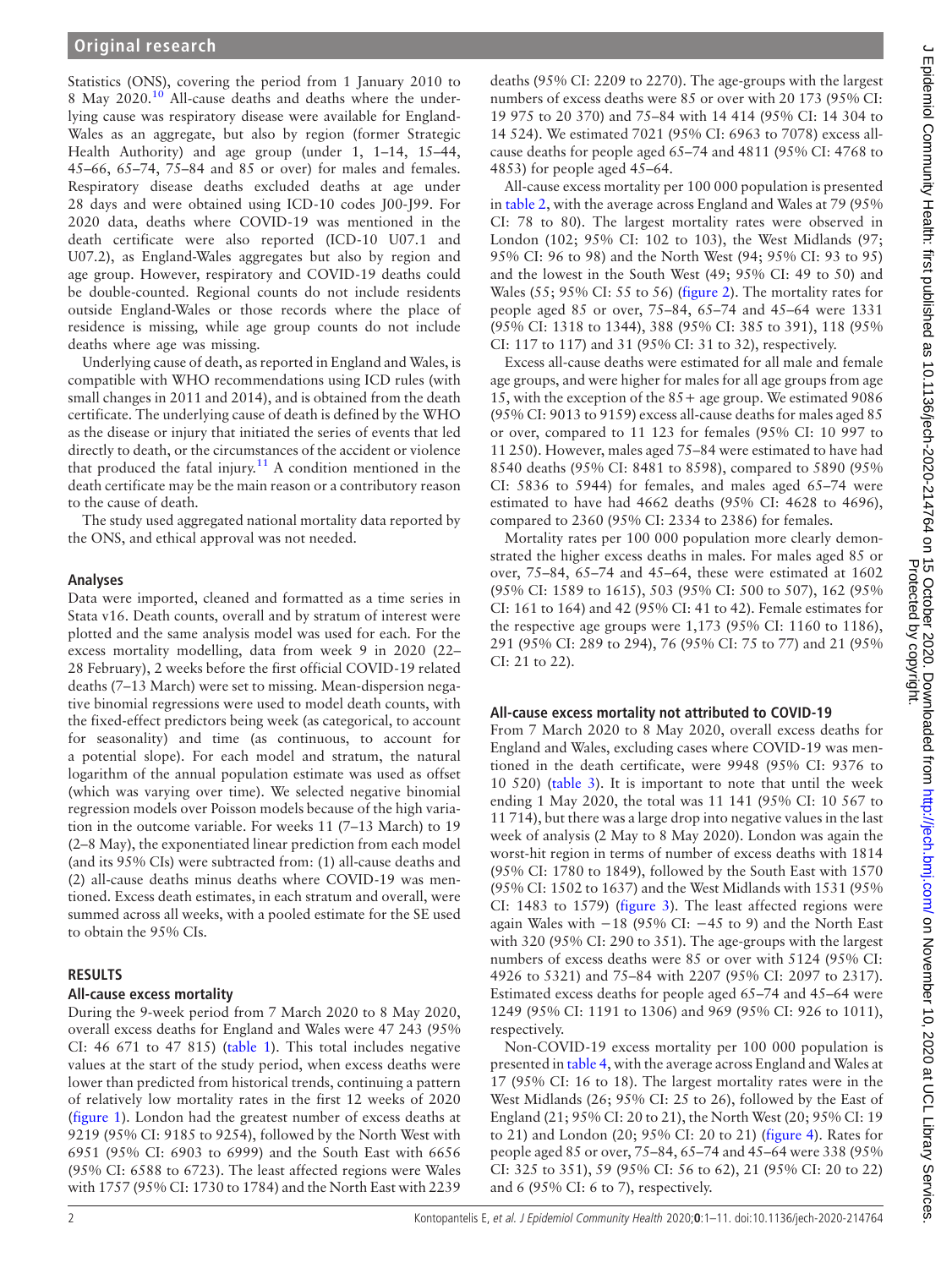<span id="page-2-0"></span>

| Excess all-cause deaths from negative binomial regression model, 22/2/2020 to 8/5/2020<br>Table 1 |                |               |                 |                |              |                |                |              |              |                |  |
|---------------------------------------------------------------------------------------------------|----------------|---------------|-----------------|----------------|--------------|----------------|----------------|--------------|--------------|----------------|--|
|                                                                                                   | Week ending    |               |                 |                |              |                |                |              |              |                |  |
|                                                                                                   | $13/3*$        | 20/3          | 27/3            | 3/4            | 10/4         | 17/4           | 24/4           | 1/5          | 8/5          | <b>Total</b>   |  |
| England                                                                                           | $-305$         | $-274$        | 914             | 5761           | 7540         | 11 654         | 11 385         | 7541         | 2738         | 47 243         |  |
|                                                                                                   | $(-782, 152)$  | $(-690, 126)$ | (571, 1245)     | (5226, 6270)   | (6752, 8276) | (10766, 12474) | (10920, 11831) | (7064, 7997) | (2176, 3269) | (46671, 47815) |  |
| Regionst                                                                                          |                |               |                 |                |              |                |                |              |              |                |  |
| North East                                                                                        | 15             | $-32$         | 13              | 219            | 286          | 604            | 542            | 365          | 237          | 2239           |  |
|                                                                                                   | $(-7, 35)$     | $(-50,-14)$   | $(-12, 37)$     | (193, 244)     | (244, 326)   | (560, 645)     | (510, 572)     | (337, 392)   | (215, 259)   | (2209, 2270)   |  |
| North West                                                                                        | $-25$          | $-2$          | 160             | 709            | 1110         | 1766           | 1696           | 1098         | 473          | 6951           |  |
|                                                                                                   | $(-92, 40)$    | $(-53, 46)$   | (115, 203)      | (636, 779)     | (1011, 1202) | (1663, 1862)   | (1638, 1752)   | (1047, 1147) | (403, 538)   | (6903, 6999)   |  |
| Yorkshire &                                                                                       | $-58$          | $-71$         | $-6$            | 412            | 435          | 934            | 1053           | 827          | 350          | 3886           |  |
| Humber                                                                                            | $(-94,-23)$    | $(-116,-28)$  | $(-47, 34)$     | (345, 475)     | (360, 506)   | (860, 1003)    | (1011, 1093)   | (777, 874)   | (298, 400)   | (3849, 3923)   |  |
| <b>East Midlands</b>                                                                              | $-65$          | $-1$          | 36              | 332            | 525          | 707            | 798            | 529          | 221          | 3096           |  |
|                                                                                                   | $(-109,-22)$   | $(-49, 45)$   | (6, 66)         | (296, 366)     | (459, 586)   | (622, 785)     | (768, 827)     | (477, 577)   | (162, 276)   | (3060, 3131)   |  |
| <b>West Midlands</b>                                                                              | $\overline{2}$ | 3             | $-4$            | 705            | 1045         | 1410           | 1402           | 887          | 329          | 5794           |  |
|                                                                                                   | $(-61, 61)$    | $(-60, 62)$   | $(-39, 31)$     | (639, 767)     | (944, 1138)  | (1308, 1504)   | (1336, 1464)   | (826, 945)   | (272, 384)   | (5746, 5842)   |  |
| East                                                                                              | $-17$          | $-137$        | 69              | 548            | 773          | 1277           | 1141           | 859          | 237          | 4801           |  |
|                                                                                                   | $(-66, 31)$    | $(-201,-77)$  | (24, 113)       | (492, 602)     | (680, 860)   | (1171, 1373)   | (1080, 1200)   | (809, 907)   | (165, 305)   | (4755, 4847)   |  |
| London                                                                                            | $-74$          | 15            | 353             | 1527           | 1832         | 2315           | 1814           | 1026         | 320          | 9219           |  |
|                                                                                                   | $(-109,-40)$   | $(-31, 59)$   | (297, 406)      | (1474, 1578)   | (1767, 1894) | (2240, 2386)   | (1774, 1853)   | (980, 1069)  | (275, 362)   | (9185, 9254)   |  |
| South East                                                                                        | 17             | $-30$         | 257             | 678            | 916          | 1451           | 1696           | 1258         | 343          | 6656           |  |
|                                                                                                   | $(-66, 97)$    | $(-87, 24)$   | (195, 316)      | (595, 758)     | (788, 1036)  | (1298, 1590)   | (1601, 1786)   | (1164, 1347) | (230, 449)   | (6588, 6723)   |  |
| South West                                                                                        | $-62$          | $-35$         | $-12$           | 399            | 393          | 700            | 791            | 422          | 153          | 2794           |  |
|                                                                                                   | $(-140,10)$    | $(-85, 13)$   | $(-49, 25)$     | (318, 474)     | (292, 486)   | (584, 806)     | (732, 848)     | (363, 477)   | (78, 224)    | (2743, 2845)   |  |
| Wales                                                                                             | $-43$          | 22            | 62              | 235            | 228          | 498            | 437            | 263          | 67           | 1757           |  |
|                                                                                                   | $(-100, 9)$    | $(-12, 55)$   | (32, 90)        | (196, 272)     | (179, 274)   | (447, 545)     | (408, 465)     | (234, 290)   | (32, 100)    | (1730, 1784)   |  |
| Age groupst                                                                                       |                |               |                 |                |              |                |                |              |              |                |  |
| All < 1                                                                                           | 6              | $-5$          | 3               | 5              | $-10$        | 1              | 8              | 2            | $-16$        | 8              |  |
|                                                                                                   | (2, 10)        | $(-9,-2)$     | $(-4, 8)$       | (1, 8)         | $(-16,-5)$   | $(-4, 5)$      | (2, 13)        | (0, 5)       | $(-23,-10)$  | (5, 11)        |  |
| All 01-14                                                                                         | 3              | $-7$          | $-5$            | $\overline{4}$ | $-6$         | $-4$           | $-5$           | $-7$         | 3            | $-25$          |  |
|                                                                                                   | $(-1,6)$       | $(-11,-4)$    | $(-8,-3)$       | (2, 5)         | $(-8,-4)$    | $(-7,-3)$      | $(-7,-3)$      | $(-9,-5)$    | (1, 4)       | $(-26,-23)$    |  |
| All 15-44                                                                                         | 21             | $-9$          | 21              | 14             | 45           | 74             | 114            | 49           | $-38$        | 284            |  |
|                                                                                                   | (7, 35)        | $(-22, 4)$    | (5, 36)         | $(-3, 30)$     | (2761)       | (53, 92)       | (96, 131)      | (27, 69)     | $(-66,-14)$  | (271 297)      |  |
| All 45-64                                                                                         | 46             | 13            | 138             | 656            | 875          | 1066           | 1065           | 685          | 220          | 4811           |  |
|                                                                                                   | (20, 72)       | $(-20, 46)$   | (91, 183)       | (594, 715)     | (802, 944)   | (974, 1151)    | (1007, 1120)   | (615, 751)   | (137, 296)   | (4768, 4853)   |  |
| All 65-74                                                                                         | $-68$          | 1             | 123             | 975            | 1091         | 1610           | 1463           | 924          | 330          | 7021           |  |
|                                                                                                   | $(-133,-5)$    | $(-53, 53)$   | (62, 182)       | (869, 1074)    | (977, 1199)  | (1471, 1738)   | (1396, 1528)   | (847, 998)   | (234, 421)   | (6963, 7078)   |  |
| All 75-84                                                                                         | $-32$          | 22            | 391             | 2053           | 2574         | 3672           | 3561           | 2128         | 743          | 14 4 14        |  |
|                                                                                                   | $(-16, 293)$   | $(-97, 136)$  | (291, 487)      | (1912, 2187)   | (2352, 2781) | (3441, 3887)   | (3446, 3672)   | (2001, 2250) | (576, 900)   | (14304, 14524) |  |
| All 85+                                                                                           | $-303$         | $-299$        | 237             | 2042           | 2956         | 5224           | 5164           | 3707         | 1446         | 20 173         |  |
|                                                                                                   | $(-600,-23)$   | $(-549,-62)$  | (51, 416)       | (1777, 2292)   | (2554, 3325) | (4789, 5619)   | (4923, 5393)   | (3482, 3920) | (1221, 1658) | (19975, 20370) |  |
| Males $<$ 1                                                                                       | $-4$           | $-3$          | $\mathbf{1}$    | $\mathbf 0$    | 1            | $-5$           | 7 <sup>7</sup> | 4            | $-9$         | $\mathbf 0$    |  |
|                                                                                                   | $(-7,-2)$      | $(-7,1)$      | $(-2, 4)$       | $(-4,2)$       | $(-4, 4)$    | $(-8,-1)$      | (3, 11)        | (2, 6)       | $(-13,-6)$   | $(-2, 2)$      |  |
| Males 01-14                                                                                       | $-1$           | $-2$          | $-5$            | $-3$           | $-4$         | $-4$           | 0              | $-6$         | 5            | $-21$          |  |
|                                                                                                   | $(-3,1)$       | $(-5,0)$      | $(-7,-3)$       | $(-5,-1)$      | $(-6,-2)$    | $(-6,-3)$      | $(-2,1)$       | $(-7,-4)$    | (3,6)        | $(-22,-19)$    |  |
| Males 15-44                                                                                       | 13             | $-2$          | 14              | 9 <sup>1</sup> | 17           | 38             | 63             | 18           | $-26$        | 143            |  |
|                                                                                                   | (0, 25)        | $(-13, 8)$    | (1, 26)         | $(-2, 20)$     | (3,30)       | (22, 53)       | (48, 77)       | $(-1, 35)$   | $(-45,-9)$   | (133 153)      |  |
| Males 45-64                                                                                       | 45             | 17            | 68              | 442            | 568          | 666            | 704            | 453          | 166          | 3155           |  |
|                                                                                                   | (22, 67)       | $(-5, 38)$    | (39, 95)        | (407, 475)     | (525, 609)   | (610, 718)     | (665, 741)     | (410, 494)   | (113, 215)   | (3128, 3181)   |  |
| Males 65-74                                                                                       | $-17$          | 4             | 121             | 678            | 724          | 1044           | 981            | 595          | 185          | 4662           |  |
|                                                                                                   | $(-52, 18)$    | $(-34, 41)$   | (94, 146)       | (620, 732)     | (654, 791)   | (966, 1117)    | (931, 1028)    | (551, 637)   | (126, 241)   | (4628, 4696)   |  |
| Males 75-84                                                                                       | $-3$           | 26            | 264             | 1271           | 1611         | 2113           | 2023           | 1131         | 424          | 8540           |  |
|                                                                                                   | $(-71, 63)$    | $(-32, 82)$   | (209, 317)      | (1193, 1346)   | (1486, 1728) | (1999, 2219)   | (1954, 2090)   | (1061, 1198) | (338, 506)   | (8481, 8598)   |  |
| Males 85+                                                                                         | $-51$          | $-58$         | 193             | 1088           | 1540         | 2240           | 2143           | 1420         | 465          | 9086           |  |
|                                                                                                   | $(-15, 649)$   | $(-14, 322)$  | (115, 268)      | (991, 1180)    | (1376, 1691) | (2072, 2394)   | (2066, 2217)   | (1352, 1485) | (369, 556)   | (9013, 9159)   |  |
| Females $<$ 1                                                                                     | 10             | $-3$          | $\mathbf{1}$    | 5              | $-11$        | 5              | $\mathbf{1}$   | $-2$         | $-7$         | 8              |  |
|                                                                                                   | (7, 13)        | $(-6, 0)$     | $(-3, 5)$       | (2, 8)         | $(-14,-8)$   | (3,7)          | $(-1,3)$       | $(-5,0)$     | $(-11,-3)$   | (6, 10)        |  |
| Females 01-14                                                                                     | $\overline{4}$ | $-5$          | 0               | 6 <sup>1</sup> | $-2$         | $\overline{0}$ | $-5$           | $-1$         | $-2$         | $-4$           |  |
|                                                                                                   | (1,6)          | $(-7,-3)$     | $(-2,1)$        | (5, 8)         | $(-3,-1)$    | $(-2,2)$       | $(-5,-4)$      | $(-3,0)$     | $(-4,-1)$    | $(-5,-3)$      |  |
| Females 15-44                                                                                     | 9              | $-7$          | $7\overline{ }$ | 5              | 27           | 35             | 51             | 31           | $-13$        | 142            |  |
|                                                                                                   | (4, 13)        | $(-13,-2)$    | (0, 13)         | $(-4, 13)$     | (2034)       | (27, 43)       | (46, 56)       | (24, 39)     | $(-25,-2)$   | (137, 147)     |  |
|                                                                                                   |                |               |                 |                |              |                |                |              |              | Continued      |  |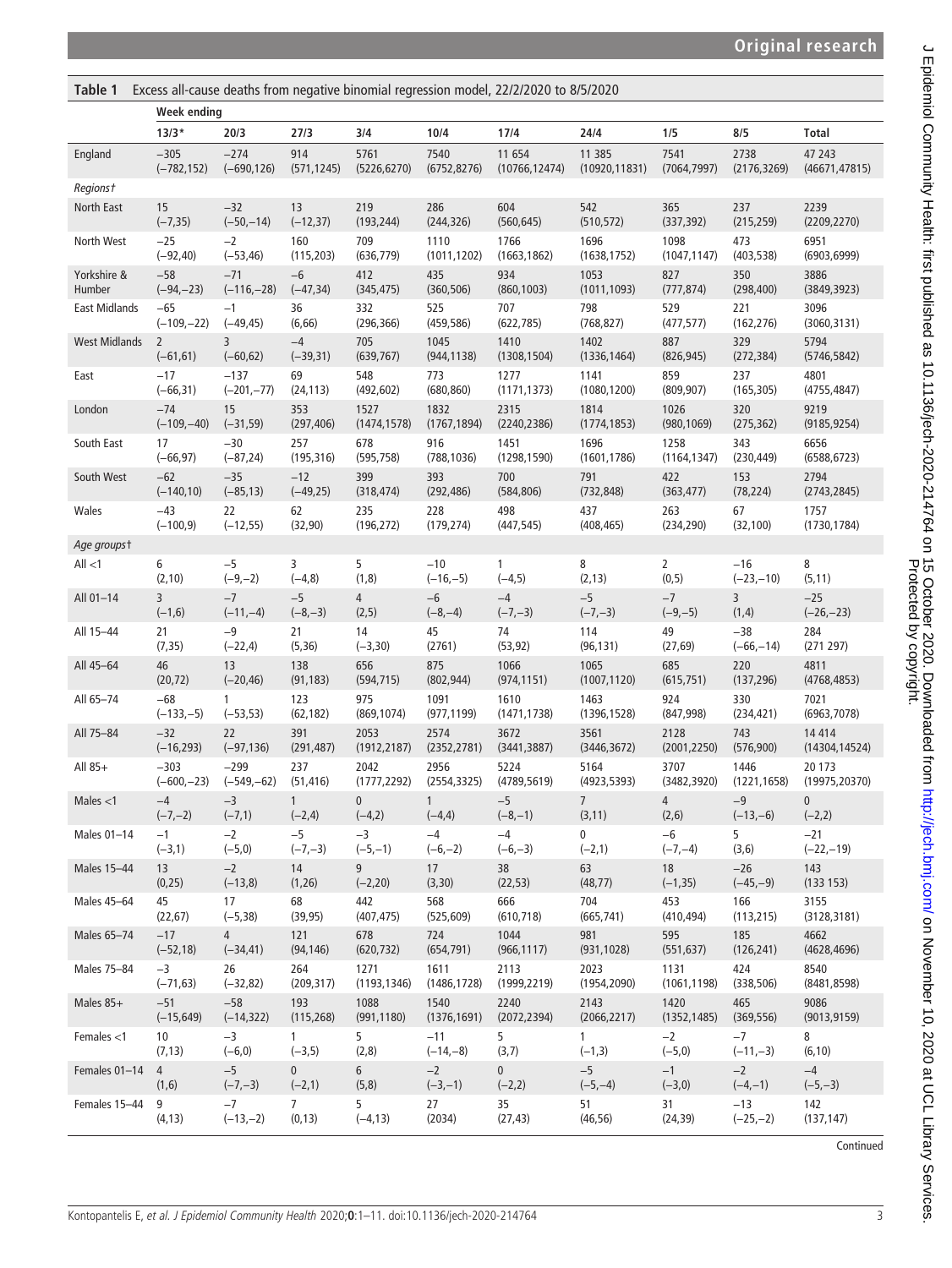| Table 1<br>Continued |                      |                        |                  |                    |                      |                      |                      |                      |                    |                          |  |  |  |  |
|----------------------|----------------------|------------------------|------------------|--------------------|----------------------|----------------------|----------------------|----------------------|--------------------|--------------------------|--|--|--|--|
|                      |                      | Week ending            |                  |                    |                      |                      |                      |                      |                    |                          |  |  |  |  |
|                      | $13/3*$              | 20/3                   | 27/3             | 3/4                | 10/4                 | 17/4                 | 24/4                 | 1/5                  | 8/5                | Total                    |  |  |  |  |
| Females 45-64        | $(-8, 11)$           | $-4$<br>$(-18,10)$     | 70<br>(44, 95)   | 214<br>(184, 242)  | 306<br>(272, 339)    | 399<br>(362, 434)    | 361<br>(339, 381)    | 232<br>(202, 259)    | 53<br>(22, 83)     | 1653<br>(1635, 1671)     |  |  |  |  |
| Females 65-74        | $-52$<br>$(-86,-19)$ | $-4$<br>$(-23, 15)$    | $(-38, 39)$      | 297<br>(248, 343)  | 367<br>(321, 410)    | 565<br>(501, 624)    | 482<br>(459, 504)    | 329<br>(294, 363)    | 146<br>(106, 183)  | 2360<br>(2334, 2386)     |  |  |  |  |
| Females 75-84        | $-29$<br>$(-9333)$   | $-5$<br>$(-71, 58)$    | 126<br>(76, 174) | 780<br>(715, 842)  | 962<br>(862, 1055)   | 1558<br>(1439, 1667) | 1536<br>(1484, 1585) | 998<br>(934, 1059)   | 320<br>(237, 398)  | 5890<br>(5836, 5944)     |  |  |  |  |
| Females 85+          | $-254$<br>(–452,–69) | $-243$<br>$(-410,-85)$ | 41<br>(–76,152)  | 950<br>(777, 1111) | 1413<br>(1172, 1634) | 2980<br>(2713, 3223) | 3019<br>(2854, 3174) | 2290<br>(2133, 2437) | 982<br>(851, 1107) | 47 243<br>(46671, 47815) |  |  |  |  |

\*Week first COVID-19 related deaths were officially reported.

†Sums across age groups and regions do not necessarily correspond to the England-Wales aggregate (due to missing postcodes or ages for some deaths and different models used across population strata).

<span id="page-3-0"></span>

Figure 1 All-cause excess mortality by region, ranked by highest to lowest total.

Excess all-cause deaths, excluding deaths where COVID-19 was documented cause of death on the death certificate, were higher for males for all age groups from age 45, with the exception of the  $85+$  age group. We estimated 3250 (95% CI: 3124 to 3377) excess deaths for females aged 85 or over, compared to 1910 for males (95% CI: 1837 to 1983). However, males were estimated to have had 1214 (95% CI: 1155 to 1272), 863 (95% CI: 829 to 897) and 614 (95% CI: 587 to 640) excess deaths for age groups 75–84, 65–74 and 45–64, respectively. By comparison, females were estimated to have had 1009 (95% CI: 955 to 1063), 387 (95% CI: 361 to 413) and 352 (95% CI: 334 to 370) excess deaths for age groups 75–84, 65–75 and 45–64, respectively. Males also had higher non-COVID-19 mortality rates per 100 000 population, with 337 (95% CI: 324 to 350) for males aged 85 or over, 72 (95% CI: 68 to 75) for males aged 75–84, and 30 (95% CI: 29 to 31) for males aged 65–74. Female estimates for the respective age groups were 343 (95% CI: 329 to 356), 50 (95% CI: 47 to 53) and 12 (95% CI: 12 to 13).

## Supplemental files

Three dynamic supplemental files are also provided, produced in LaTeX for almost complete automation, which will be updated weekly. [Online appendix 1](https://dx.doi.org/10.1136/jech-2020-214764) reports the graphs presented in the paper, time-series of excess deaths by region, but also time series of excess deaths by age group and sex. [Online appendix 2](https://dx.doi.org/10.1136/jech-2020-214764) reports absolute numbers, [online appendix 3](https://dx.doi.org/10.1136/jech-2020-214764) reports rates over 100 000

population, for each stratum of interest. For the overall England-Wales aggregate, each region and each age group (sex specific or not), we report the following time-series: mortality, mortality and predictions from the negative binomial regression model, allcause excess deaths and all-cause excess deaths where COVID-19 is not mentioned in the death certificate. All these time series are reported from the 1st week of 2010, the 1st week of 2019 and the 1st week of 2020 (to allow for a more complete overview).

## **DISCUSSION**

Our models, based on historical mortality trends, illustrate the scale of the COVID-19 pandemic and its direct and indirect impacts on population health. Over the first 9 weeks, there were 47 243 excess deaths (95% CI: 46 617 to 47 815) in England and Wales, of which over a fifth (9948, 95% CI: 9376 to 10 520) were not directly attributed to COVID-19 infection. This large estimate of excess deaths not linked to COVID-19 is in agreement with what has been reported elsewhere. This likely underestimates the impact of the virus, as prior to the pandemic mortality rates for 2020 were relatively low, particularly compared with years with high influenza activity (2014/15 and 2017/ 18). Excess death rates started to increase after 20 March and peaked between 17 and 24 April, with the highest peaks (up to 26 deaths per 100 000) in London, the West Midlands and the North West and the lowest peaks in the East Midlands, Wales and the South West. Non-COVID-19-associated deaths followed similar general patterns. As has been previously reported, we observed that males had larger excess mortality rates than females across all age groups. However, female excess mortality rates excluding COVID-19 were higher in the  $85+$  age group, indicating a large undocumented impact of the virus on older females, which is likely to be both direct and indirect.

## Strengths and limitations

This analysis of national data for England and Wales provides a comprehensive picture of excess deaths due to COVID-19, either directly or indirectly, based on diagnosis by clinicians closely involved with patient care. This allows for the clinical judgement of the contribution of pandemic coronavirus to death, and does not only rely on a positive test for COVID-19 infection.

However, there are several important limitations. Although counts of deaths are likely to be accurate, cause of death information is less reliable, as it is reliant on accurate diagnosis and recording by clinicians dealing with exceptional circumstances. ONS reports of COVID-19-related deaths are based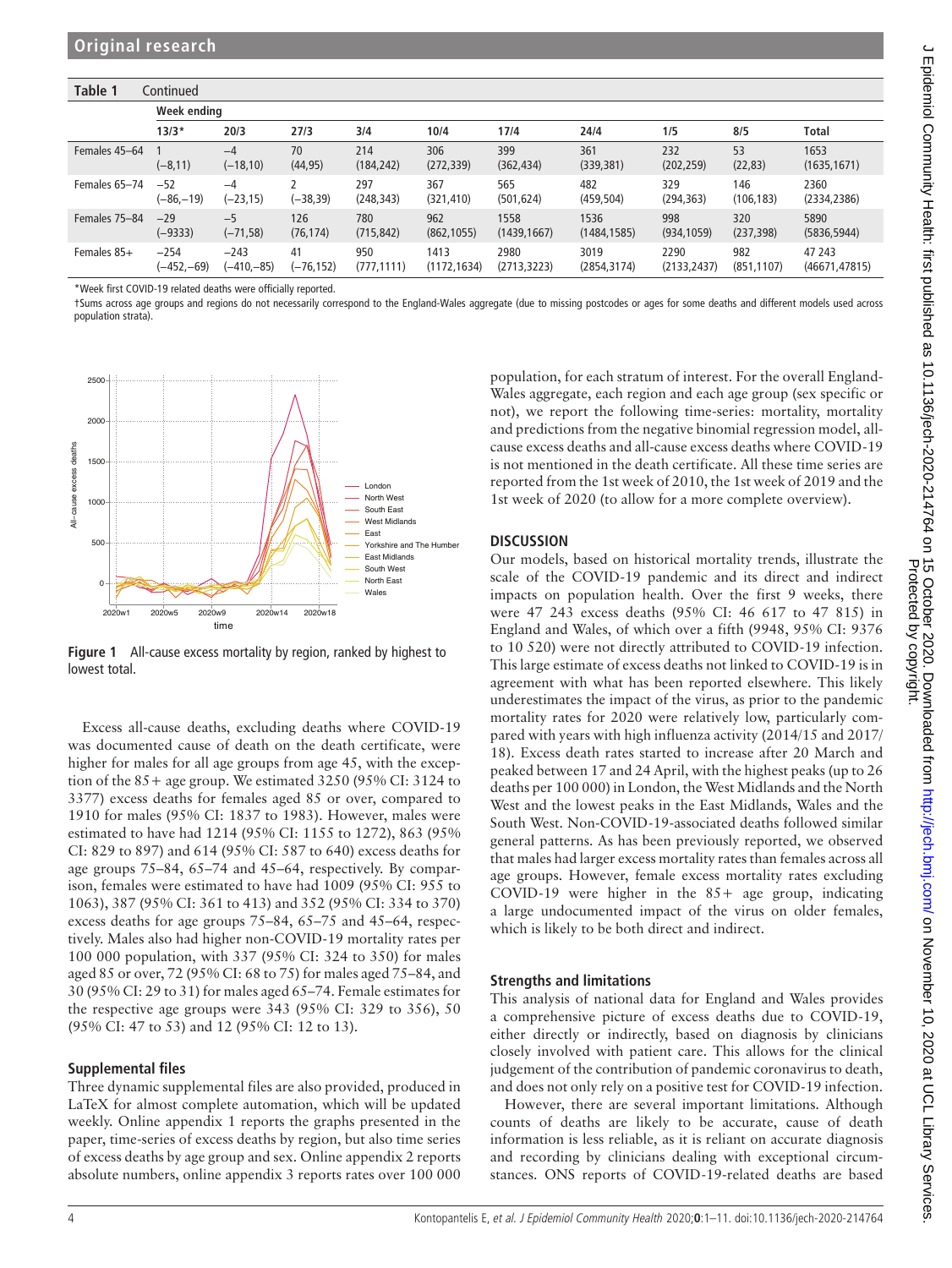<span id="page-4-0"></span>

| Table 2 Excess all-cause deaths per 100 000 population from negative binomial regression model, 22/2/2020 to 8/5/2020 |                    |              |                |                 |                 |                |                |                |                |                |
|-----------------------------------------------------------------------------------------------------------------------|--------------------|--------------|----------------|-----------------|-----------------|----------------|----------------|----------------|----------------|----------------|
|                                                                                                                       | <b>Week ending</b> |              |                |                 |                 |                |                |                |                |                |
|                                                                                                                       | $13/3*$            | 20/3         | 27/3           | 3/4             | 10/4            | 17/4           | 24/4           | 1/5            | 8/5            | <b>Total</b>   |
| England                                                                                                               | $\pmb{0}$          | $\mathbf{0}$ | $\overline{2}$ | 10              | 13              | 20             | 19             | 13             | 5              | 79             |
|                                                                                                                       | $(-1,0)$           | $(-1,0)$     | (1, 2)         | (9, 11)         | (11, 14)        | (18, 21)       | (18, 20)       | (12, 13)       | (4, 5)         | (78, 80)       |
| Regionst                                                                                                              |                    |              |                |                 |                 |                |                |                |                |                |
| North East                                                                                                            | $\pmb{0}$          | $-1$         | $\mathbf{0}$   | $\,8\,$         | 11              | 22             | 20             | 14             | 9              | 83             |
|                                                                                                                       | (0,1)              | $(-2,-1)$    | $(-1,1)$       | (7, 9)          | (9, 12)         | (21, 24)       | (19, 21)       | (13, 15)       | (8, 10)        | (82, 85)       |
| North West                                                                                                            | 0                  | $\mathbf 0$  | $\overline{2}$ | 10              | 15              | 24             | 23             | 15             | 6              | 94             |
|                                                                                                                       | $(-1,0)$           | $(-1,1)$     | (1, 3)         | (9, 10)         | (14, 16)        | (22, 25)       | (22, 24)       | (14, 16)       | (5,7)          | (93, 95)       |
| Yorkshire & Humber                                                                                                    | $-1$               | $-1$         | 0              | $\overline{7}$  | 8               | 17             | 19             | 15             | 6              | $70\,$         |
|                                                                                                                       | $(-2,0)$           | $(-2,0)$     | $(-1,1)$       | (6, 9)          | (7, 9)          | (16, 18)       | (18, 20)       | (14, 16)       | (5,7)          | (70, 71)       |
| <b>East Midlands</b>                                                                                                  | $-1$               | $\mathbf 0$  | $\mathbf{1}$   | 7               | 11              | 15             | 16             | 11             | 5              | 64             |
|                                                                                                                       | $(-2,0)$           | $(-1,1)$     | (0,1)          | (6, 8)          | (9, 12)         | (13, 16)       | (16, 17)       | (10, 12)       | (3, 6)         | (63, 64)       |
| <b>West Midlands</b>                                                                                                  | 0                  | 0            | 0              | 12              | 18              | 24             | 24             | 15             | 6              | 97             |
|                                                                                                                       | $(-1,1)$           | $(-1,1)$     | $(-1,1)$       | (11, 13)        | (16, 19)        | (22, 25)       | (22, 25)       | (14, 16)       | (5, 6)         | (96, 98)       |
| East                                                                                                                  | 0                  | $-2$         | $\mathbf{1}$   | 9               | 12              | $20\,$         | 18             | 14             | 4              | 77             |
|                                                                                                                       | $(-1,1)$           | $(-3,-1)$    | (0, 2)         | (8, 10)         | (11, 14)        | (19, 22)       | (17, 19)       | (13, 14)       | (3, 5)         | (76, 77)       |
| London                                                                                                                | $-1$               | $\pmb{0}$    | $\overline{4}$ | 17              | 20              | 26             | 20             | 11             | $\overline{4}$ | 102            |
|                                                                                                                       | $(-1,0)$           | (0,1)        | (3, 5)         | (17, 18)        | (20, 21)        | (25, 27)       | (20, 21)       | (11, 12)       | (3,4)          | (102, 103)     |
| South East                                                                                                            | 0                  | $\mathbf 0$  | 3              | 7               | 10              | 16             | 18             | 14             | 4              | 72             |
|                                                                                                                       | $(-1,1)$           | $(-1,0)$     | (2, 4)         | (7, 8)          | (9, 11)         | (14, 17)       | (17, 19)       | (13, 15)       | (2, 5)         | (71, 73)       |
| South West                                                                                                            | $-1$               | $-1$         | $\pmb{0}$      | $7\overline{ }$ | $7\overline{ }$ | 13             | 14             | $\overline{7}$ | 3              | 49             |
|                                                                                                                       | $(-2,0)$           | $(-1,0)$     | $(-1,1)$       | (6, 8)          | (5, 9)          | (10, 14)       | (13, 15)       | (6, 8)         | (1, 4)         | (49, 50)       |
| Wales                                                                                                                 | $-1$               | 1            | $\overline{2}$ | 7               | $\overline{7}$  | 16             | 14             | 8              | $\overline{2}$ | 55             |
|                                                                                                                       | $(-3,0)$           | (0,2)        | (1, 3)         | (6, 9)          | (6, 9)          | (14, 17)       | (13, 15)       | (7, 9)         | (1, 3)         | (55, 56)       |
| Age groupst                                                                                                           |                    |              |                |                 |                 |                |                |                |                |                |
| All $<$ 1                                                                                                             | 1                  | 0            | $\mathbf{1}$   | 1               | $-1$            | $\pmb{0}$      | $\overline{2}$ | 0              | $-3$           | 1              |
|                                                                                                                       | (1,2)              | $(-1,0)$     | (0, 2)         | (0, 2)          | $(-2,0)$        | (0,1)          | (1,2)          | (0,1)          | $(-4,-2)$      | (1,2)          |
| All 01-14                                                                                                             | $\pmb{0}$          | $\mathbf 0$  | 0              | $\mathbf 0$     | 0               | $\pmb{0}$      | $\overline{0}$ | $\pmb{0}$      | $\mathbf 0$    | $\overline{0}$ |
|                                                                                                                       | (0, 0)             | (0, 0)       | (0,0)          | (0, 0)          | (0, 0)          | (0, 0)         | (0, 0)         | (0, 0)         | (0, 0)         | (0, 0)         |
| All 15-44                                                                                                             | 0                  | $\mathbf 0$  | 0              | 0               | 0               | $\pmb{0}$      | $\mathbf{1}$   | 0              | 0              | $\mathbf{1}$   |
|                                                                                                                       | (0, 0)             | (0, 0)       | (0, 0)         | (0, 0)          | (0, 0)          | (0, 0)         | (0,1)          | (0, 0)         | (0, 0)         | (1,1)          |
| All 45-64                                                                                                             | $\pmb{0}$          | 0            | $\mathbf{1}$   | 4               | 6               | 7 <sup>7</sup> | 7 <sup>7</sup> | $\overline{4}$ | $\mathbf{1}$   | 31             |
|                                                                                                                       | (0,1)              | (0, 0)       | (1,1)          | (4, 5)          | (5, 6)          | (6, 8)         | (7,7)          | (4, 5)         | (1,2)          | (31, 32)       |
| All 65-74                                                                                                             | 0                  | $\mathbf{1}$ | 3              | 18              | 20              | 28             | 26             | 15             | 6              | 118            |
|                                                                                                                       | $(-1,1)$           | (0,2)        | (2,4)          | (16, 19)        | (18, 21)        | (26, 30)       | (25, 27)       | (14, 17)       | (4,7)          | (117, 119)     |
| All 75-84                                                                                                             | $-4$               | $-2$         | 8              | 53              | 67              | 96             | 93             | 57             | 20             | 388            |
|                                                                                                                       | $(-7,0)$           | $(-5, 1)$    | (5, 11)        | (49, 56)        | (60, 72)        | (90, 102)      | (90, 96)       | (54, 61)       | (15, 24)       | (385, 391)     |
| All 85+                                                                                                               | $-20$              | $-20$        | 16             | 135             | 195             | 345            | 341            | 245            | 95             | 1331           |
|                                                                                                                       | $(-40,-1)$         | $(-37,-4)$   | (4,27)         | (117, 151)      | (168, 220)      | (316, 371)     | (325, 356)     | (230, 259)     | (811,09)       | (1318, 1344)   |
| Males $<$ 1                                                                                                           | $-1$               | $\mathbf{0}$ | $\mathbf{1}$   | $\mathbf{0}$    | $\mathbf{1}$    | $-1$           | $\overline{2}$ | $\mathbf{1}$   | $-3$           | $\mathbf{0}$   |
|                                                                                                                       | $(-2,0)$           | $(-2,1)$     | (0, 2)         | $(-1,1)$        | $(-1,2)$        | $(-2,0)$       | (1,4)          | (1, 2)         | $(-4,-2)$      | $(-1,1)$       |
| Males 01-14                                                                                                           | 0                  | $\mathbf 0$  | $\mathbf 0$    | 0               | 0               | $\mathbf 0$    | $\mathbf 0$    | $\mathbf 0$    | $\mathbf 0$    | $\mathbf 0$    |
|                                                                                                                       | (0, 0)             | (0, 0)       | (0, 0)         | (0, 0)          | (0, 0)          | (0, 0)         | (0, 0)         | (0, 0)         | (0, 0)         | (0, 0)         |
| Males 15-44                                                                                                           | $\mathbf 0$        | $\mathbf{0}$ | $\mathbf{0}$   | $\overline{0}$  | $\mathbf{0}$    | $\mathbf 0$    | 1              | $\mathbf{0}$   | $\mathbf{0}$   | 1              |
|                                                                                                                       | (0, 0)             | (0, 0)       | (0, 0)         | (0, 0)          | (0, 0)          | (0, 0)         | (0,1)          | (0, 0)         | (0, 0)         | (1,1)          |
| Males 45-64                                                                                                           | $\mathbf{1}$       | $\mathbf 0$  | 1              | 6               | 8               | 9              | 9              | 6              | $2^{1}$        | 42             |
|                                                                                                                       | (0,1)              | (0,1)        | (1,1)          | (5, 6)          | (7, 8)          | (8, 10)        | (9, 10)        | (5,7)          | (2, 3)         | (41, 42)       |
| Males 65-74                                                                                                           | 1                  | $2^{\circ}$  | 6              | 25              | 27              | 38             | 36             | 21             | 6              | 162            |
|                                                                                                                       | (0, 2)             | (0, 3)       | (5,7)          | (23, 27)        | (25, 29)        | (36, 40)       | (34, 37)       | (19, 22)       | (4, 8)         | (161, 164)     |
| Males 75-84                                                                                                           | $-3$               | $-1$         | 13             | 72              | 92              | 122            | 117            | 67             | 25             | 503            |
|                                                                                                                       | $(-7,1)$           | $(-5,2)$     | (10, 16)       | (67, 77)        | (85, 99)        | (115, 128)     | (112, 121)     | (63, 71)       | (20, 30)       | (500, 507)     |
| Males 85+                                                                                                             | $-6$               | $-8$         | 37             | 195             | 274             | 398            | 380            | 250            | 82             | 1602           |
|                                                                                                                       | $(-25, 11)$        | $(-23,7)$    | (24, 49)       | (178, 210)      | (245, 301)      | (368, 424)     | (367, 393)     | (238, 262)     | (65, 98)       | (1589, 1615)   |
| Females $<$ 1                                                                                                         | $\overline{4}$     | $\mathbf 0$  | $\mathbf{1}$   | $\overline{2}$  | $-3$            | $\overline{2}$ | $\mathbf{1}$   | $-1$           | $-2$           | $\overline{3}$ |
|                                                                                                                       | (3, 5)             | $(-1,0)$     | (0, 2)         | (1, 3)          | $(-4,-2)$       | (1, 3)         | (0,1)          | $(-1,0)$       | $(-4,-1)$      | (2, 3)         |
| Females 01-14                                                                                                         | $\mathbf{0}$       | $\mathbf{0}$ | $\mathbf{0}$   | $\overline{0}$  | $\mathbf{0}$    | $\overline{0}$ | $\mathbf{0}$   | $\mathbf 0$    | $\mathbf{0}$   | $\mathbf{0}$   |
|                                                                                                                       | (0, 0)             | (0, 0)       | (0,0)          | (0,0)           | (0, 0)          | (0, 0)         | (0, 0)         | (0, 0)         | (0, 0)         | (0, 0)         |
| Females 15-44                                                                                                         | $\mathbf 0$        | $\mathbf{0}$ | $\mathbf 0$    | $\mathbf 0$     | $\mathbf 0$     | $\mathbf 0$    | $\mathbf 0$    | $\mathbf 0$    | $\mathbf 0$    | $\mathbf{1}$   |
|                                                                                                                       | (0, 0)             | (0, 0)       | (0, 0)         | (0, 0)          | (0, 0)          | (0, 0)         | (0, 0)         | (0, 0)         | (0, 0)         | (1,1)          |

J Epidemiol Community Health: first published as 10.1136/jech-2020-214764 on 15 October 2020. Downloaded from http://jech.bmj.com/ on November 10, 2020 at UCL Library Services.<br>Protected by community Health: first publishe J Epidemiol Community Health: first published as 10.1136/jech-2020-214764 on 15 October 2020. Downloaded from <http://jech.bmj.com/> on November 10, 2020 at UCL Library Services. Protected by copyright.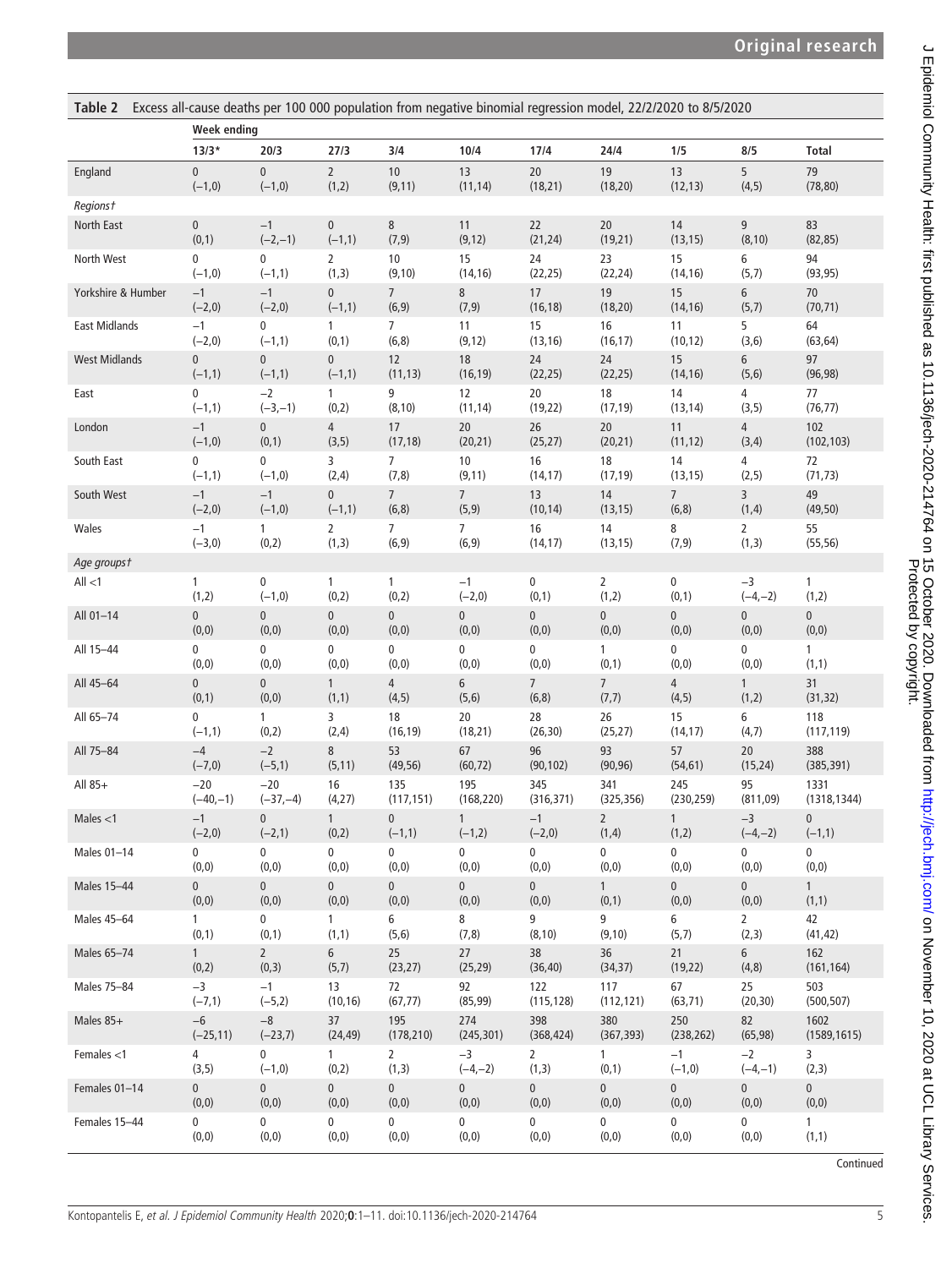## Table 2 Continued

|               | Week ending           |                   |                 |                 |                  |                   |                   |                   |                  |                      |  |
|---------------|-----------------------|-------------------|-----------------|-----------------|------------------|-------------------|-------------------|-------------------|------------------|----------------------|--|
|               | $13/3*$               | 20/3              | 27/3            | 3/4             | 10/4             | 17/4              | 24/4              | 1/5               | 8/5              | Total                |  |
| Females 45-64 | $\mathbf{0}$<br>(0,0) | 0<br>(0,0)        | (1,1)           | (2,3)           | 4<br>(4,4)       | (5, 6)            | (4, 5)            | (3,3)             | (0,1)            | 21<br>(21, 22)       |  |
| Females 65-74 | $-1$<br>$(-2,0)$      | (0,2)             | (0,2)           | 11<br>(9, 12)   | 13<br>(12, 14)   | 19<br>(17, 21)    | 17<br>(16, 17)    | 11<br>(9, 12)     | (3,6)            | 76<br>(75, 77)       |  |
| Females 75-84 | $-4$<br>$(-8,-1)$     | $-3$<br>$(-6, 0)$ | 4<br>(1,6)      | 36<br>(33, 39)  | 45<br>(40, 50)   | 75<br>(68, 80)    | 74<br>(71, 76)    | 49<br>(46, 52)    | 16<br>(12, 20)   | 291<br>(289, 294)    |  |
| Females 85+   | $-28$<br>$(-49,-8)$   | $-26$<br>(–45,–9) | 4<br>$(-9, 15)$ | 99<br>(81, 117) | 148<br>(122,172) | 313<br>(285, 339) | 318<br>(300, 334) | 241<br>(225, 257) | 104<br>(90, 117) | 1173<br>(1160, 1186) |  |

\*Week first COVID-19 related deaths were officially reported.

†Sums across age groups and regions do not necessarily correspond to the England-Wales aggregate due to missing postcodes or ages for some deaths and different models used across population strata.

<span id="page-5-0"></span>

Figure 2 All-cause excess mortality per 100 000 population by region, ranked by highest to lowest total.

on clinical judgements, which in some cases will have been made without positive PCR or antibody testing. Although this confers some advantages compared to solely relying on the presence of a positive test, particularly when the sensitivity of these tests varies between  $66.0\%$  and  $97.8\%$ ,<sup>[12](#page-10-1)</sup> unexpected deaths in elderly multimorbid patients or in those with respiratory symptoms may be misattributed to COVID-19. We controlled for annual population size, while our analyses are weekly, since changes in the population structure are small and gradual and not available on a weekly basis. In addition, the analyses were not age-standardised, and differences in populations across regions may explain some of the observed regional variability. Data for the latest weeks are provisional, subject to updates in later ONS releases, and the ONS reports the date of registration, rather than date of death, resulting in fluctuations in counts during certain periods (eg, over Easter). Finally, in assessing the unintended consequences of the public health response, it is important to note that we estimated net excess deaths. We do not know how many deaths have been avoided by adopting public health social isolation measures, either through reducing exposure to COVID-19 itself or through spill-over benefits such as reduced road traffic fatalities. Prediction models estimated that mortality rates due to COVID-19 infection, in the absence of mitigation, would reach 3000 deaths per day in England & Wales by the end of May 2020, and over 460 000 deaths in total by August,  $^{13}$  $^{13}$  $^{13}$ a much higher burden of death than observed in this study for both COVID-19 and non-COVID-19 related mortality.

## Findings

Over a fifth of excess deaths during the study period did not have a diagnosis of COVID-19 infection recorded on the death certificate. This may be partly attributable to missed diagnoses, for example, where testing did not occur, there was a false negative result or infection did not produce noticeable symptoms. The risk of missed diagnosis is likely to have reduced over time, as capacity for testing has increased, the tests have become more accurate and clinicians were encouraged to record suspected COVID-19 infection on death certificates.[14](#page-10-3) This may even have resulted in bias in the opposite direction, with deaths misattributed to COVID-19 infection later in the outbreak, which may partly explain the negative values for non-COVID-19 excess deaths in the week ending 8 May. Nevertheless, our results suggest that focusing the health service and wider society on managing a single disease has had unintended consequences. Creating capacity within the health system to manage anticipated demand from patients infected with COVID-19 necessitated the cessation of 'non-essential' activity—in reality, non-urgent activity. In addition to reduced supply, there was a simultaneous reduction in demand from patients seeking to protect health services and avoid exposure. As a result, attendances in A&E departments in England in April 2020 were 57% lower than in 2019 and emergency hospital admissions were  $39\%$  lower,<sup>[15](#page-10-4)</sup> while access to health services for people with pre-existing conditions was 20% lower during the COVID-19 peak period.<sup>[16](#page-10-5)</sup> Non-attendance may have serious immediate consequences, with a reduction in high acuity attendances requiring urgent admission such as acute coronary syndromes, strokes and heart failure. The focus on protecting the NHS also exposed those dependent on the social care sector, $^{17}$  $^{17}$  $^{17}$  particularly high-risk residents living in close proximity in care homes. Both COVID-19 and non-COVID-19 deaths rose rapidly in these settings,<sup>[18](#page-10-7)</sup> accounting for over half of all excess deaths in England and Wales.

The observed differences in impacts of COVID-19 across the regions of England and Wales have a range of potential causes that will need to be explored in further detail. COVID-19 spreads through close human contact, and high rates of infection quickly developed in the major conurbations, particularly London, Birmingham (West Midlands), Liverpool and Manchester (North West), and this is reflected in regional excess mortality rates. Following exposure, there are several key risk factors for adverse outcomes, including age, ethnicity, multi-morbidity (particularly diabetes, cardiovascular disease, and conditions and treatments suppressing the immune system), smoking and obesity. However, with respect to age, the regions with the lowest—rather than the highest—proportion of the population over the age of 65 (London,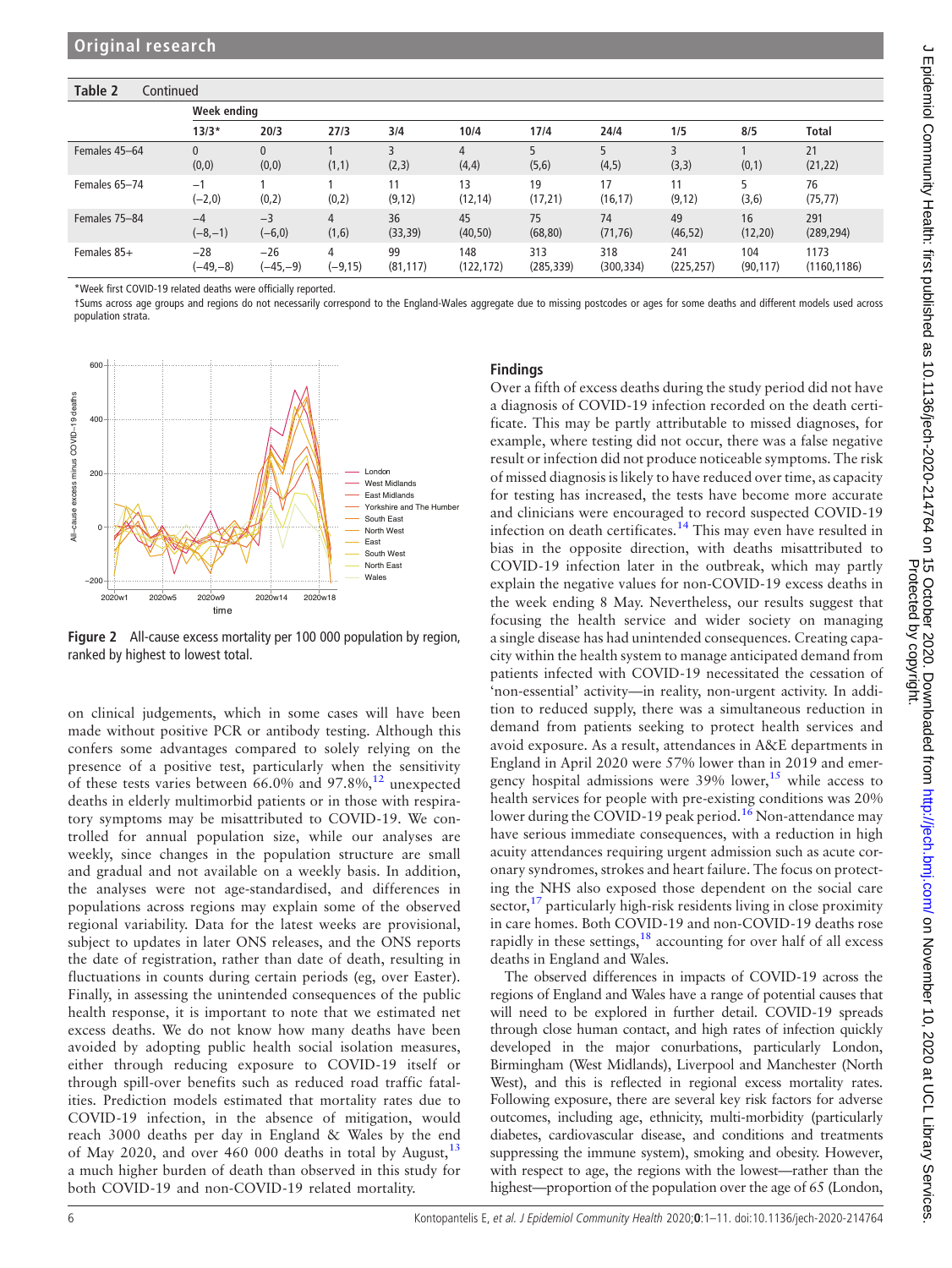<span id="page-6-0"></span>

| Excess all-cause deaths, minus those with documented COVID-19 infection, from negative binomial regression model, 22/2/2020 to 8/5/2020<br>Table 3 |                    |               |                   |                |               |              |              |                |                |                |  |
|----------------------------------------------------------------------------------------------------------------------------------------------------|--------------------|---------------|-------------------|----------------|---------------|--------------|--------------|----------------|----------------|----------------|--|
|                                                                                                                                                    | <b>Week ending</b> |               |                   |                |               |              |              |                |                |                |  |
|                                                                                                                                                    | $13/3*$            | 20/3          | 27/3              | 3/4            | 10/4          | 17/4         | 24/4         | 1/5            | 8/5            | <b>Total</b>   |  |
| England                                                                                                                                            | $-310$             | $-377$        | 375               | 2286           | 1327          | 2896         | 3148         | 1506           | $-1192$        | 9948           |  |
|                                                                                                                                                    | $(-787, 147)$      | $(-79, 323)$  | (32, 706)         | (1751, 2795)   | (539, 2063)   | (2008, 3716) | (2683, 3594) | (1029, 1962)   | $(-1754,-661)$ | (9376, 10520)  |  |
| <b>Regionst</b>                                                                                                                                    |                    |               |                   |                |               |              |              |                |                |                |  |
| North East                                                                                                                                         | 15                 | $-33$         | $-2$              | 85             | $-2$          | 129          | 123          | 49             | $-34$          | 320            |  |
|                                                                                                                                                    | $(-7, 35)$         | $(-50,-14)$   | $(-12, 37)$       | (193, 244)     | (244, 326)    | (560, 645)   | (510, 572)   | (337, 392)     | (215, 259)     | (290, 351)     |  |
| North West                                                                                                                                         | $-26$              | $-14$         | 100               | 291            | 201           | 416          | 489          | 188            | $-124$         | 1487           |  |
|                                                                                                                                                    | $(-92, 40)$        | $(-53, 46)$   | (115, 203)        | (636, 779)     | (1011, 1202)  | (1663, 1862) | (1638, 1752) | (1047, 1147)   | (403, 538)     | (1439, 1535)   |  |
| Yorkshire & Humber                                                                                                                                 | $-58$              | $-76$         | $-18$             | 238            | 61            | 244          | 298          | 180            | $-82$          | 797            |  |
|                                                                                                                                                    | $(-94,-23)$        | $(-116,-28)$  | $(-47, 34)$       | (345, 475)     | (360, 506)    | (860, 1003)  | (1011, 1093) | (777, 874)     | (298, 400)     | (760, 834)     |  |
| <b>East Midlands</b>                                                                                                                               | $-65$              | $-4$          | 12                | 147            | 101           | 149          | 236          | 91             | $-113$         | 568            |  |
|                                                                                                                                                    | $(-109,-22)$       | $(-49, 45)$   | (6, 66)           | (296, 366)     | (459, 586)    | (622, 785)   | (768, 827)   | (477, 577)     | (162, 276)     | (532, 603)     |  |
| <b>West Midlands</b>                                                                                                                               | $\mathbf{0}$       | $-11$         | $-71$             | 305            | 238           | 411          | 522          | 236            | $-114$         | 1531           |  |
|                                                                                                                                                    | $(-61, 61)$        | $(-60, 62)$   | $(-39, 31)$       | (639, 767)     | (944, 1138)   | (1308, 1504) | (1336, 1464) | (826, 945)     | (272, 384)     | (1483, 1579)   |  |
| East                                                                                                                                               | $-17$              | $-140$        | 57                | 265            | 209           | 442          | 327          | 228            | $-136$         | 1286           |  |
|                                                                                                                                                    | $(-66, 31)$        | $(-201,-77)$  | (24, 113)         | (492, 602)     | (680, 860)    | (1171, 1373) | (1080, 1200) | (809, 907)     | (165, 305)     | (1240, 1332)   |  |
| London                                                                                                                                             | $-74$              | $-29$         | 116               | 357            | 326           | 497          | 408          | 241            | $-119$         | 1814           |  |
|                                                                                                                                                    | $(-109,-40)$       | $(-31, 59)$   | (297, 406)        | (1474, 1578)   | (1767, 1894)  | (2240, 2386) | (1774, 1853) | (980, 1069)    | (275, 362)     | (1780, 1849)   |  |
| South East                                                                                                                                         | 15                 | $-47$         | 188               | 267            | 187           | 342          | 464          | 292            | $-208$         | 1570           |  |
|                                                                                                                                                    | $(-66, 97)$        | $(-87, 24)$   | (195, 316)        | (595, 758)     | (788, 1036)   | (1298, 1590) | (1601, 1786) | (1164, 1347)   | (230, 449)     | (1502, 1637)   |  |
| South West                                                                                                                                         | $-62$              | $-36$         | $-31$             | 244            | 95            | 199          | 260          | 18             | $-123$         | 609            |  |
|                                                                                                                                                    | $(-14,010)$        | $(-85, 13)$   | $(-49, 25)$       | (318, 474)     | (292, 486)    | (584, 806)   | (732, 848)   | (363, 477)     | (78, 224)      | (558, 660)     |  |
| Wales                                                                                                                                              | $-43$              | 20            | 41                | 101            | $-76$         | 89           | 24           | $-18$          | $-144$         | $-18$          |  |
|                                                                                                                                                    | $(-100, 9)$        | $(-12, 55)$   | (32, 90)          | (196, 272)     | (179, 274)    | (447, 545)   | (408, 465)   | (234, 290)     | (32, 100)      | $(-45, 9)$     |  |
| Age groupst                                                                                                                                        |                    |               |                   |                |               |              |              |                |                |                |  |
| All < 1                                                                                                                                            | 6                  | $-5$          | 3                 | 5              | $-10$         | $\mathbf{1}$ | 8            | $\overline{2}$ | $-17$          | $\overline{7}$ |  |
|                                                                                                                                                    | (2, 10)            | $(-9,-2)$     | $(-4, 8)$         | (1, 8)         | $(-16,-5)$    | $(-4, 5)$    | (2, 13)      | (0, 5)         | $(-24,-11)$    | (4, 10)        |  |
| All 01-14                                                                                                                                          | 3                  | $-7$          | $-5$              | $\overline{4}$ | $-6$          | $-6$         | $-5$         | $-7$           | 3              | $-27$          |  |
|                                                                                                                                                    | $(-1, 6)$          | $(-11,-4)$    | $(-8,-3)$         | (2, 5)         | $(-8,-4)$     | $(-9,-5)$    | $(-7,-3)$    | $(-9,-5)$      | (1, 4)         | $(-28,-25)$    |  |
| All 15-44                                                                                                                                          | 21                 | $-10$         | 14                | $-35$          | $-33$         | $-30$        | 5            | $-5$           | $-78$          | $-138$         |  |
|                                                                                                                                                    | (7, 35)            | $(-23,3)$     | $(-2, 29)$        | $(-52,-19)$    | $(-51,-17)$   | $(-51,-12)$  | $(-13, 22)$  | $(-27, 15)$    | $(-106,-54)$   | $(-151,-125)$  |  |
| All 45-64                                                                                                                                          | 45                 | 6             | 63                | 210            | 70            | 46           | 182          | 130            | $-97$          | 969            |  |
|                                                                                                                                                    | (19, 71)           | $(-27, 39)$   | (16, 108)         | (148, 269)     | $(-31, 39)$   | $(-46, 131)$ | (124, 237)   | (60, 196)      | $(-180,-21)$   | (926, 1011)    |  |
| All 65-74                                                                                                                                          | $-69$              | $-22$         | 10                | 274            | $-128$        | 84           | 169          | 34             | $-156$         | 1249           |  |
|                                                                                                                                                    | $(-134,-6)$        | $(-76, 30)$   | $(-51, 69)$       | (168, 373)     | $(-242,-20)$  | $(-55, 212)$ | (102, 234)   | $(-43, 108)$   | $(-252,-65)$   | (1191, 1306)   |  |
| All 75-84                                                                                                                                          | $-35$              | $-13$         | 184               | 702            | 109           | 581          | 685          | 84             | $-493$         | 2207           |  |
|                                                                                                                                                    | $(-16, 590)$       | $(-132, 101)$ | (84, 280)         | (561, 836)     | $(-113, 316)$ | (350, 796)   | (570, 796)   | $(-43, 206)$   | $(-660,-336)$  | (2097, 2317)   |  |
| All 85+                                                                                                                                            | $-303$             | $-346$        | 32                | 788            | 636           | 1471         | 1323         | 574            | $-404$         | 5124           |  |
|                                                                                                                                                    | $(-600,-23)$       | $(-596,-109)$ | $(-154, 211)$     | (523, 1038)    | (234, 1005)   | (1036, 1866) | (1082, 1552) | (349, 787)     | $(-629,-192)$  | (4926, 5321)   |  |
| Males $<$ 1                                                                                                                                        | $-4$               | $-3$          | $1 \quad$         | 0              | 1             | $-5$         | 7            | 4              | $-10$          | $-1$           |  |
|                                                                                                                                                    | $(-7,-2)$          | $(-7,1)$      | $(-2, 4)$         | $(-4,2)$       | $(-4, 4)$     | $(-8,-1)$    | (3, 11)      | (2,6)          | $(-14,-7)$     | $(-3,1)$       |  |
| Males 01-14                                                                                                                                        | $-1$               | $-2$          | $-5$              | $-3$           | $-4$          | $-4$         | $\mathbf 0$  | $-6$           | 5              | $-21$          |  |
|                                                                                                                                                    | $(-3,1)$           | $(-5,0)$      | $(-7,-3)$         | $(-5,-1)$      | $(-6,-2)$     | $(-6,-3)$    | $(-2,1)$     | $(-7,-4)$      | (3,6)          | $(-22,-19)$    |  |
| Males 15-44                                                                                                                                        | 13                 | $-3$          | 12                | $-16$          | $-32$         | $-24$        | $-5$         | $-17$          | $-46$          | $-113$         |  |
|                                                                                                                                                    | (0, 25)            | $(-14,7)$     | $(-1, 24)$        | $(-27,-5)$     | $(-46,-19)$   | $(-40,-9)$   | $(-20, 9)$   | $(-36,0)$      | $(-65,-29)$    | $(-123,-103)$  |  |
| Males 45-64                                                                                                                                        | 44                 | 14            | 36                | 158            | 42            | $-3$         | 117          | 83             | $-47$          | 614            |  |
|                                                                                                                                                    | (21, 66)           | $(-8, 35)$    | (7, 63)           | (123, 191)     | $(-1, 83)$    | $(-59, 49)$  | (78, 154)    | (40, 124)      | $(-100, 2)$    | (587, 640)     |  |
| Males 65-74                                                                                                                                        | $-17$              | $-4$          | 82                | 212            | $-68$         | 38           | 156          | 13             | $-115$         | 863            |  |
|                                                                                                                                                    | $(-52, 18)$        | $(-42, 33)$   | (55, 107)         | (154, 266)     | $(-138,-1)$   | $(-40, 111)$ | (106, 203)   | $(-31, 55)$    | $(-174,-59)$   | (829, 897)     |  |
| Males 75-84                                                                                                                                        | $-4$               | 11            | 186               | 421            | 69            | 267          | 364          | 38             | $-285$         | 1214           |  |
|                                                                                                                                                    | $(-72, 62)$        | $(-47, 67)$   | (131, 239)        | (343, 496)     | $(-56, 186)$  | (153, 373)   | (295, 431)   | $(-32, 105)$   | $(-371,-203)$  | (1155, 1272)   |  |
| Males 85+                                                                                                                                          | $-51$              | $-77$         | 102               | 431            | 288           | 433          | 427          | 102            | $-284$         | 1910           |  |
|                                                                                                                                                    | $(-15, 649)$       | $(-162,3)$    | (24, 177)         | (334, 523)     | (124, 439)    | (265, 587)   | (350, 501)   | (34, 167)      | $(-380,-193)$  | (1837, 1983)   |  |
| Females <1                                                                                                                                         | 10                 | $-3$          | 1                 | 5              | $-11$         | 5            | 1            | $-2$           | $-7$           | 8              |  |
|                                                                                                                                                    | (7, 13)            | $(-6, 0)$     | $(-3,5)$          | (2, 8)         | $(-14,-8)$    | (3,7)        | $(-1,3)$     | $(-5,0)$       | $(-11,-3)$     | (6, 10)        |  |
| Females 01-14                                                                                                                                      | $4 -$              | $-5$          | $0 \qquad \qquad$ | $6\degree$     | $-2$          | $-2$         | $-5$         | $-1$           | $-2$           | $-6$           |  |
|                                                                                                                                                    | (1,6)              | $(-7,-3)$     | $(-2,1)$          | (5, 8)         | $(-3,-1)$     | $(-4,0)$     | $(-5,-4)$    | $(-3,0)$       | $(-4,-1)$      | $(-7,-5)$      |  |
| Females 15-44                                                                                                                                      | 9                  | $-7$          | $\mathbf{1}$      | $-17$          | $-1$          | $-6$         | 10           | 12             | $-33$          | $-24$          |  |
|                                                                                                                                                    | (4, 13)            | $(-13,-2)$    | $(-6,7)$          | $(-26,-9)$     | $(-8, 6)$     | $(-14,2)$    | (5, 15)      | (5, 20)        | $(-45,-22)$    | $(-29,-19)$    |  |

Continued

J Epidemiol Community Health: first published as 10.1136/jech-2020-214764 on 15 October 2020. Downloaded from http://jech.bmj.com/ on November 10, 2020 at UCL Library Services.<br>Protected by computived as 10.1136/jech-2020J Epidemiol Community Health: first published as 10.1136/jech-2020-214764 on 15 October 2020. Downloaded from <http://jech.bmj.com/> on November 10, 2020 at UCL Library Services. Protected by copyright.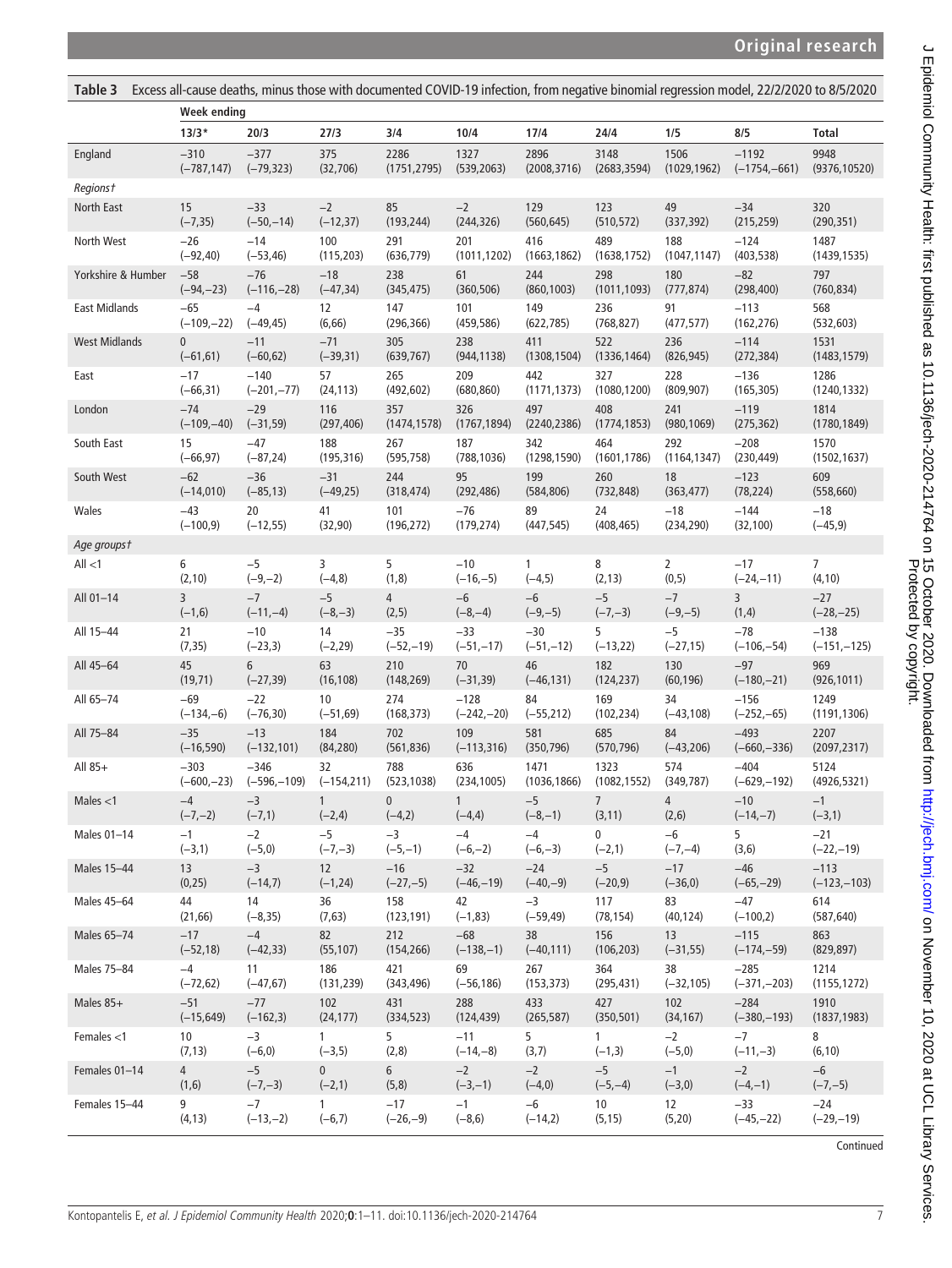# Table 3 Continued

|               | Week endina  |                   |               |                |                  |                |                |                |                      |                   |  |  |
|---------------|--------------|-------------------|---------------|----------------|------------------|----------------|----------------|----------------|----------------------|-------------------|--|--|
|               | $13/3*$      | 20/3              | 27/3          | 3/4            | 10/4             | 17/4           | 24/4           | 1/5            | 8/5                  | <b>Total</b>      |  |  |
| Females 45-64 | $(-8, 11)$   | $-8$<br>$(-22,6)$ | 27<br>(1, 52) | 55<br>(25, 83) | 29<br>$(-5, 62)$ | 57<br>(20, 92) | 76<br>(54, 96) | 53<br>(23, 80) | $-51$<br>$(-82,-21)$ | 352<br>(334, 370) |  |  |
| Females 65-74 | $-53$        | $-20$             | $-69$         | 70             | $-43$            | 56             | 30             | 36             | $-40$                | 387               |  |  |
|               | $(-87,-20)$  | (–39,–1)          | $(-109,-32)$  | (21116)        | $(-89,0)$        | $(-81, 15)$    | (7, 52)        | (1,70)         | $(-80,-3)$           | (361, 413)        |  |  |
| Females 75-84 | $-31$        | $-24$             | $-1$          | 293            | 71               | 350            | 356            | 84             | $-207$               | 1009              |  |  |
|               | $(-95, 31)$  | (-90,39)          | $(-51, 47)$   | (228, 355)     | $(-29, 164)$     | (231, 459)     | (304, 405)     | (20, 145)      | $(-290,-129)$        | (955, 1063)       |  |  |
| Females 85+   | $-254$       | $-271$            | $-71$         | 370            | 369              | 1077           | 957            | 541            | $-119$               | 3250              |  |  |
|               | $(-452,-69)$ | $(-438,-113)$     | $(-18, 840)$  | (197, 531)     | (128, 590)       | (810, 1320)    | (792,1112)     | (384, 688)     | $(-250, 6)$          | (3124, 3377)      |  |  |

\*Week first COVID-19 related deaths were officially reported.

†Sums across age groups and regions do not necessarily correspond to the England-Wales aggregate due to missing postcodes or ages for some deaths and different models used across population strata.

<span id="page-7-0"></span>Table 4 Excess all-cause deaths, minus those with documented COVID-19 infection, per 100 000 population, from negative binomial regression model, 22/2/2020 to 8/5/2020

|                      | <b>Week ending</b> |                |                |                |                |                |                |                 |                |                |  |
|----------------------|--------------------|----------------|----------------|----------------|----------------|----------------|----------------|-----------------|----------------|----------------|--|
|                      | $13/3*$            | 20/3           | 27/3           | 3/4            | 10/4           | 17/4           | 24/4           | 1/5             | 8/5            | <b>Total</b>   |  |
| England              | $\pmb{0}$          | $-1$           | $\mathbf{1}$   | $\overline{4}$ | $\overline{2}$ | 5              | 5              | $\overline{3}$  | $-2$           | 17             |  |
|                      | $(-1,0)$           | $(-1,0)$       | (0, 1)         | (3, 5)         | (1,4)          | (3, 6)         | (5, 6)         | (2, 3)          | $(-3,-1)$      | (1618)         |  |
| Regionst             |                    |                |                |                |                |                |                |                 |                |                |  |
| North East           | $-1$               | $-1$           | $\mathbf 0$    | $-1$           | $\mathbf{0}$   | 3              | $\mathbf{0}$   | 5               | 5              | 12             |  |
|                      | $(-1,0)$           | $(-2,0)$       | (0, 1)         | $(-2,-1)$      | $(-1,1)$       | (2,4)          | $(-2, 1)$      | (3, 6)          | (3, 6)         | (11, 13)       |  |
| North West           | $-1$               | $-1$           | 0              | 0              | $\mathbf{1}$   | 4              | 3              | 6               | $\overline{7}$ | 20             |  |
|                      | $(-1,0)$           | $(-2,0)$       | $(-1,0)$       | $(-1,0)$       | (1,2)          | (3, 5)         | (1,4)          | (4,7)           | (6, 7)         | (19,21)        |  |
| Yorkshire & Humber   | $\mathbf 0$        | $\overline{0}$ | $-1$           | $-1$           | $\mathbf{0}$   | $\overline{4}$ | $\mathbf{1}$   | $\overline{4}$  | 5              | 14             |  |
|                      | $(-1,0)$           | $(-1,1)$       | $(-2,0)$       | $(-2,-1)$      | $(-1,0)$       | (3, 5)         | (0,2)          | (3,6)           | (5, 6)         | (14, 15)       |  |
| <b>East Midlands</b> | $-1$               | $-1$           | $-1$           | 0              | 0              | 3              | $\overline{2}$ | 3               | 5              | 12             |  |
|                      | $(-2,0)$           | $(-2,0)$       | $(-2,0)$       | $(-1,1)$       | (0,1)          | (2,4)          | (1,3)          | (1, 5)          | (4, 5)         | (11, 12)       |  |
| <b>West Midlands</b> | $-1$               | $-2$           | $\pmb{0}$      | $\overline{0}$ | $-1$           | 5              | $\overline{4}$ | $7\overline{ }$ | 9              | 26             |  |
|                      | $(-1,0)$           | $(-3,-1)$      | $(-1,1)$       | $(-1,1)$       | $(-2,-1)$      | (4, 6)         | (2,6)          | (5,8)           | (8, 10)        | (25, 26)       |  |
| East                 | $-2$               | $-2$           | 0              | $-2$           | $\mathbf{1}$   | $\overline{4}$ | 3              | $\overline{7}$  | 5              | 21             |  |
|                      | $(-3,-1)$          | $(-3,-1)$      | $(-1,1)$       | $(-3,-1)$      | (0, 2)         | (3, 5)         | (2, 5)         | (5, 9)          | (4, 6)         | (20, 21)       |  |
| London               | $\mathbf{1}$       | $\mathbf{0}$   | $-1$           | $\overline{0}$ | $\mathbf{1}$   | $\overline{4}$ | $\overline{4}$ | 6               | 5              | 20             |  |
|                      | (0,1)              | $(-1,0)$       | $(-1,0)$       | $(-1,0)$       | (1,2)          | (4, 5)         | (3,4)          | (5, 6)          | (4, 5)         | (2021)         |  |
| South East           | $-2$               | $\mathbf 0$    | 0              | 0              | $\overline{2}$ | 3              | $\overline{2}$ | 4               | 5              | 17             |  |
|                      | $(-2,-1)$          | $(-1,1)$       | $(-1,1)$       | $(-1,0)$       | (1, 3)         | (2,4)          | (1,3)          | (2, 5)          | (4, 6)         | (16, 18)       |  |
| South West           | $-1$               | $-1$           | $-1$           | $-1$           | $\pmb{0}$      | $\overline{4}$ | $\overline{2}$ | $\overline{4}$  | 5              | 11             |  |
|                      | $(-2,0)$           | $(-3,0)$       | $(-2,0)$       | $(-1,0)$       | $(-1,0)$       | (3,6)          | (0, 3)         | (2, 5)          | (4, 6)         | (10, 12)       |  |
| Wales                | $-2$               | $-2$           | $-1$           | 1              | $\mathbf{1}$   | 3              | $-2$           | 3               | 1              | $-1$           |  |
|                      | $(-3,-1)$          | $(-4,-1)$      | $(-3,0)$       | $(-1,2)$       | (0, 2)         | (2,4)          | $(-4,-1)$      | (1, 4)          | (0, 2)         | $(-1,0)$       |  |
| Age groupst          |                    |                |                |                |                |                |                |                 |                |                |  |
| All $<$ 1            | $\mathbf{1}$       | 0              | $\mathbf{1}$   | $\mathbf{1}$   | $-1$           | 0              | $\overline{2}$ | 0               | $-3$           | 1              |  |
|                      | (1, 2)             | $(-1,0)$       | (0, 2)         | (0,2)          | $(-2,0)$       | (0,1)          | (1, 2)         | (0,1)           | $(-4,-2)$      | (1, 2)         |  |
| All 01-14            | $\pmb{0}$          | 0              | $\overline{0}$ | $\overline{0}$ | $\pmb{0}$      | $\pmb{0}$      | $\mathbf{0}$   | $\mathbf{0}$    | $\mathbf 0$    | $\overline{0}$ |  |
|                      | (0,0)              | (0, 0)         | (0, 0)         | (0,0)          | (0,0)          | (0,0)          | (0,0)          | (0, 0)          | (0, 0)         | (0, 0)         |  |
| All 15-44            | 0                  | 0              | 0              | 0              | 0              | 0              | 0              | 0               | 0              | $-1$           |  |
|                      | (0, 0)             | (0, 0)         | (0, 0)         | (0, 0)         | (0, 0)         | (0,0)          | (0, 0)         | (0, 0)          | (0, 0)         | $(-1,-1)$      |  |
| All 45-64            | $\mathbf{0}$       | $\mathbf 0$    | $\mathbf{1}$   | $\overline{2}$ | $\mathbf{1}$   | $\mathbf{1}$   | $\overline{2}$ | $\mathbf{1}$    | $-1$           | 6              |  |
|                      | (0,1)              | (0, 0)         | (0,1)          | (1,2)          | (0,1)          | (0,1)          | (1,2)          | (1,2)           | $(-1,0)$       | (6, 7)         |  |
| All 65-74            | 0                  | $\mathbf{1}$   | $\overline{2}$ | $\overline{7}$ | $\mathbf{1}$   | $\overline{4}$ | 6              | $\overline{2}$  | $-3$           | 21             |  |
|                      | $(-1,1)$           | (0, 2)         | (1, 3)         | (6, 9)         | $(-1,3)$       | (2, 6)         | (5,7)          | (1,3)           | $(-4,-1)$      | (20, 22)       |  |
| All 75-84            | $-4$               | $-3$           | $\overline{3}$ | 19             | $\overline{7}$ | 20             | 23             | $7\overline{ }$ | $-13$          | 59             |  |
|                      | $(-8,0)$           | $(-6, 0)$      | (0, 6)         | (16, 23)       | (1, 13)        | (13, 26)       | (19, 26)       | (4, 10)         | $(-18,-9)$     | (56, 62)       |  |
| All 85+              | $-20$              | $-23$          | 3              | 58             | 58             | 119            | 109            | 60              | $-27$          | 338            |  |
|                      | $(-40,-1)$         | $(-40,-7)$     | $(-9, 15)$     | (4075)         | (31, 82)       | (91, 146)      | (93, 124)      | (45, 74)        | $(-41,-13)$    | (325, 351)     |  |
| Males $<$ 1          | $-1$               | $\mathbf{0}$   | $\mathbf{1}$   | $\overline{0}$ | $\mathbf{1}$   | $-1$           | $\overline{2}$ | $\mathbf{1}$    | $-3$           | $\overline{0}$ |  |
|                      | $(-2,0)$           | $(-2, 1)$      | (0, 2)         | $(-1,1)$       | $(-1,2)$       | $(-2,0)$       | (1,4)          | (1,2)           | $(-4,-2)$      | $(-1,0)$       |  |
| Males 01-14          | 0                  | $\pmb{0}$      | 0              | 0              | 0              | $\mathbf 0$    | 0              | 0               | 0              | 0              |  |
|                      | (0, 0)             | (0,0)          | (0, 0)         | (0, 0)         | (0, 0)         | (0,0)          | (0, 0)         | (0,0)           | (0,0)          | (0, 0)         |  |

Continued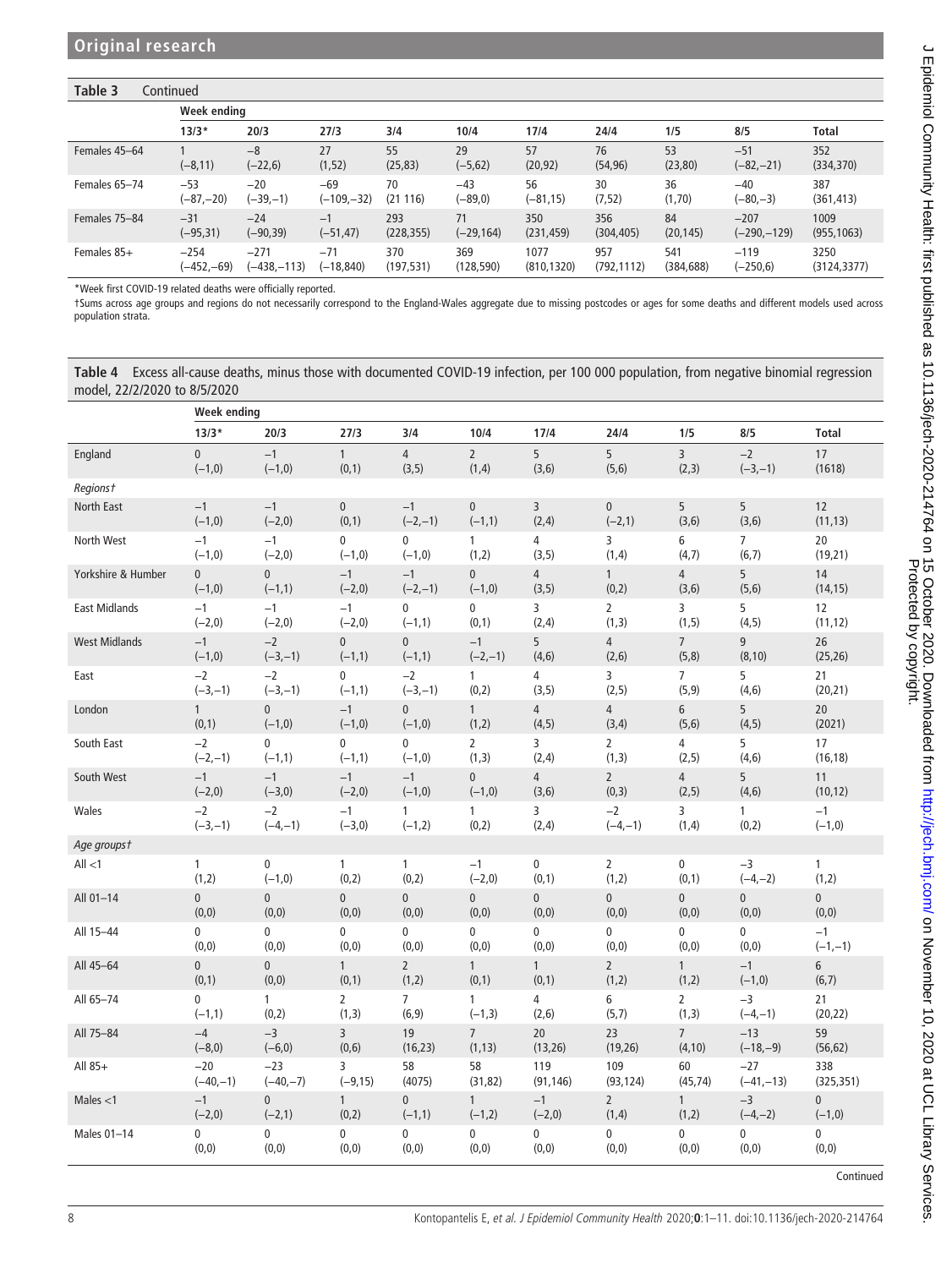## Table 4 Continued

|               | Week ending       |                          |                          |                         |                            |                          |                         |                          |                   |                          |  |
|---------------|-------------------|--------------------------|--------------------------|-------------------------|----------------------------|--------------------------|-------------------------|--------------------------|-------------------|--------------------------|--|
|               | $13/3*$           | 20/3                     | 27/3                     | 3/4                     | 10/4                       | 17/4                     | 24/4                    | 1/5                      | 8/5               | <b>Total</b>             |  |
| Males 15-44   | $\mathbf{0}$      | $\overline{0}$           | $\overline{0}$           | $\overline{0}$          | $\overline{0}$             | $\overline{0}$           | $\overline{0}$          | $\mathbf{0}$             | $\mathbf{0}$      | $-1$                     |  |
|               | (0,0)             | (0, 0)                   | (0, 0)                   | (0, 0)                  | (0,0)                      | (0, 0)                   | (0,0)                   | (0, 0)                   | $(-1,0)$          | $(-1,-1)$                |  |
| Males 45-64   | (0,1)             | 0<br>(0,1)               | $\mathbf{0}$<br>(0,1)    | $\overline{2}$<br>(2,3) | 1<br>(1,2)                 | $\mathbf{0}$<br>(0,1)    | $\overline{2}$<br>(2,3) | 1<br>(1,2)               | $-1$<br>$(-1,0)$  | 8<br>(8, 8)              |  |
| Males 65-74   | (0, 2)            | $\mathbf{1}$<br>(0, 3)   | 3<br>(3,4)               | 11<br>(9, 13)           | $\overline{2}$<br>$(-1,4)$ | 5<br>(2,7)               | 9<br>(7, 10)            | $\overline{2}$<br>(1, 4) | $-4$<br>$(-6,-2)$ | 30<br>(29, 31)           |  |
| Males 75-84   | $-3$              | $-2$                     | 6                        | 25                      | 9                          | 21                       | 26                      | $\overline{7}$           | $-17$             | 72                       |  |
|               | $(-7,1)$          | $(-6,1)$                 | (3, 9)                   | (2130)                  | (1, 16)                    | (14,27)                  | (22, 30)                | (3, 11)                  | $(-22,-12)$       | (68, 75)                 |  |
| Males 85+     | $-6$              | $-12$                    | 19                       | 84                      | 71                         | 102                      | 95                      | 35                       | $-50$             | 337                      |  |
|               | $(-2511)$         | $(-28,2)$                | (6, 31)                  | (67100)                 | (42, 98)                   | (73, 128)                | (82, 107)               | (23, 46)                 | $(-67,-34)$       | (324, 350)               |  |
| Females $<$ 1 | 4<br>(3, 5)       | $\mathbf{0}$<br>$(-1,0)$ | $\mathbf{1}$<br>(0, 2)   | $\overline{2}$<br>(1,3) | $-3$<br>$(-4,-2)$          | $\overline{2}$<br>(1, 3) | (0,1)                   | $-1$<br>$(-1,0)$         | $-2$<br>$(-4,-1)$ | $\overline{3}$<br>(2, 3) |  |
| Females 01-14 | $\Omega$          | $\overline{0}$           | $\overline{0}$           | $\Omega$                | $\mathbf{0}$               | $\overline{0}$           | $\overline{0}$          | $\mathbf{0}$             | $\mathbf{0}$      | $\overline{0}$           |  |
|               | (0,0)             | (0, 0)                   | (0,0)                    | (0, 0)                  | (0,0)                      | (0,0)                    | (0,0)                   | (0,0)                    | (0, 0)            | (0, 0)                   |  |
| Females 15-44 | $\mathbf{0}$      | 0                        | 0                        | 0                       | 0                          | $\mathbf{0}$             | 0                       | 0                        | $\mathbf 0$       | 0                        |  |
|               | (0, 0)            | (0, 0)                   | (0,0)                    | (0,0)                   | (0,0)                      | (0, 0)                   | (0,0)                   | (0, 0)                   | (0, 0)            | (0, 0)                   |  |
| Females 45-64 | $\Omega$<br>(0,0) | $\mathbf{0}$<br>(0, 0)   | (0,1)                    | $\mathbf{1}$<br>(1,1)   | (0,1)                      | $\mathbf{1}$<br>(1,1)    | (1,1)                   | (0,1)                    | $-1$<br>$(-1,0)$  | 5<br>(4, 5)              |  |
| Females 65-74 | $-1$<br>$(-2,0)$  | 1<br>(0,1)               | $\mathbf{0}$<br>$(-1,1)$ | 4<br>(2,5)              | $(-1,2)$                   | 4<br>(2, 5)              | 3<br>(3,4)              | $\overline{2}$<br>(1,3)  | $-1$<br>$(-3,0)$  | 12<br>(12, 13)           |  |
| Females 75-84 | $-4$              | $-3$                     | $\mathbf{1}$             | 14                      | 6                          | 19                       | 20                      | $\overline{7}$           | $-10$             | 50                       |  |
|               | $(-8,-1)$         | $(-7,0)$                 | $(-2,3)$                 | (11, 18)                | (1, 10)                    | (13,25)                  | (17, 23)                | (4, 10)                  | $(-14,-6)$        | (47, 53)                 |  |
| Females 85+   | $-28$             | $-28$                    | $-6$                     | 43                      | 50                         | 131                      | 119                     | 75                       | $-13$             | 343                      |  |
|               | $(-49,-8)$        | $(-47,-11)$              | $(-18,6)$                | (24, 60)                | (24, 74)                   | (102, 156)               | (101, 135)              | (59, 91)                 | $(-26,1)$         | (329, 356)               |  |

\*Week first COVID-19 related deaths were officially reported.

†Sums across age groups and regions do not necessarily correspond to the England-Wales aggregate due to missing postcodes or ages for some deaths and different models used across population strata.

<span id="page-8-0"></span>

Figure 3 All-cause minus COVID-19 related excess mortality by region, ranked by highest to lowest total.

the West Midlands and the North West) had the highest rates of excess deaths, although older populations within the regions were most affected. London is an outlier in terms of age, with only 12.1% of the population over age 65 and 1.7% over age 85 compared to 18.5% and 2.5%, respectively, for England and Wales, but it was disproportionately affected by the pandemic in its early stages. With respect to ethnicity, Wales and the North East have the smallest BAME populations and London by far the highest[.19](#page-10-8) Other key risk factors, including obesity, smoking and multimorbidity are strongly associated with deprivation,<sup>20 21</sup> the highest concentrations of which are found in the North East, North West,<sup>22</sup> and the south of Wales[.23](#page-10-11) Regional rates of excess deaths were not clearly associated with levels of deprivation, although within regions more

<span id="page-8-1"></span>

Figure 4 All-cause minus COVID-19 related excess mortality per 100 000 population by region, ranked by highest to lowest total.

deprived communities have been disproportionately affected, $2$ reflecting higher prevalence of risk factors, ability to comply with social distancing requirements and exposure to air pollution.<sup>[24](#page-10-12)</sup> The low estimates of excess deaths in Wales may be partially due to the somewhat different and arguably more conservative handling of the pandemic by the devolved Welsh Government.

To date, trends in non-COVID-19 related excess deaths during the pandemic have followed the same general pattern as all-cause excess deaths, with some English regions and Wales appearing to be relatively unaffected. This may reflect factors such as differences in: levels of testing, thresholds for diagnosis, sociodemographic structures, levels of rurality,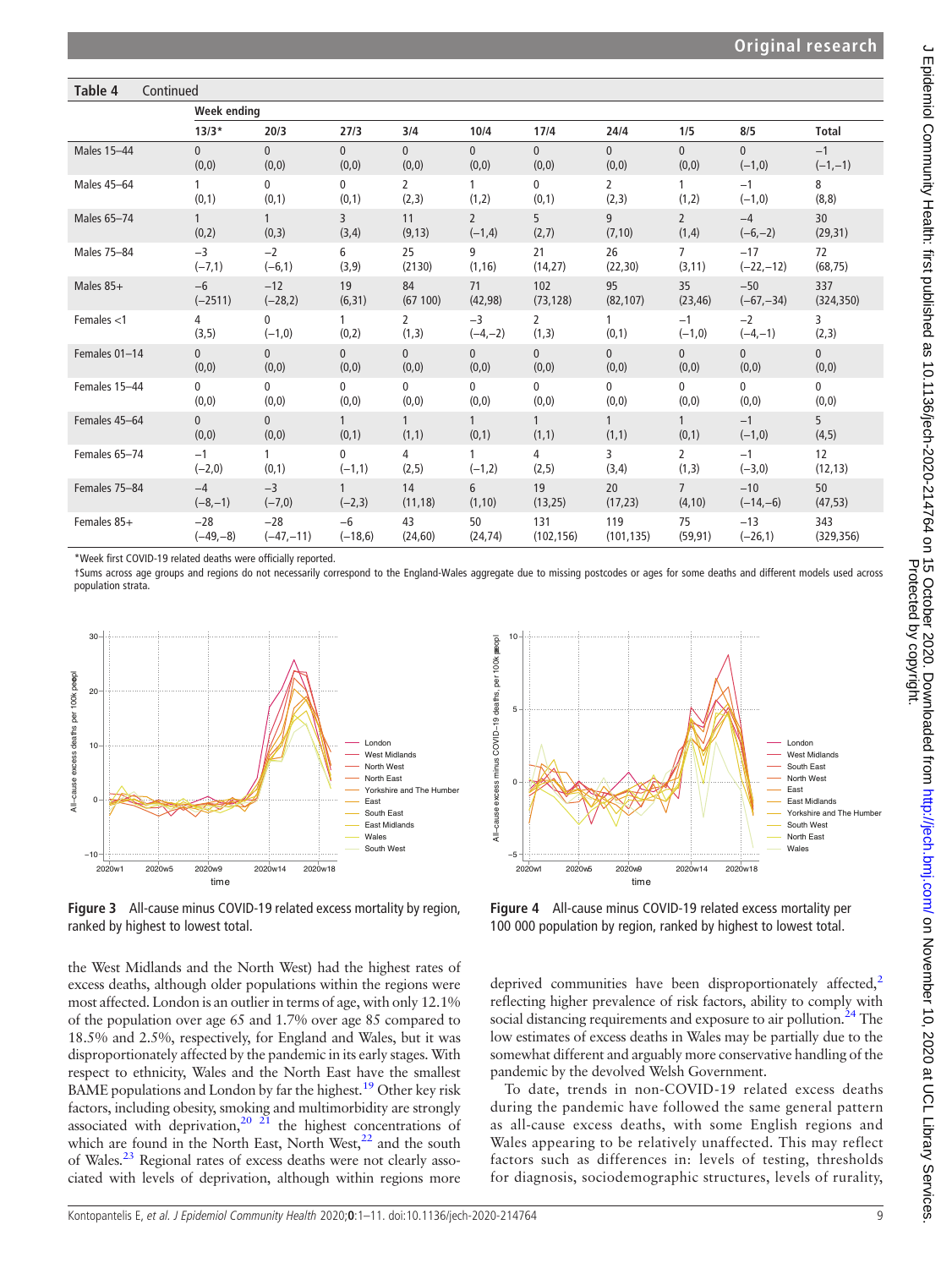service engagement by older patients, and capacities within local health and social care systems. As the pandemic develops, the balance between COVID-19 and non-COVID-19 related deaths is likely to change, and different patterns may develop across the regions. These patterns will need to be monitored as the longer-term impacts of the pandemic and the public health response emerge.

## **CONCLUSION**

Short-term trends in excess deaths during the COVID-19 pandemic have not followed typical regional patterns for premature mortality in England and Wales, particularly for deaths not directly attributable to the virus. Some regions where mortality rates tend to be low, for example, the South East and East, have had relatively high rates of non-COVID-19-related deaths. Predicting longer-term impacts requires caution, but given the sudden and comprehensive reprioritisation of services, it is likely that a second wave of non-COVID-19-related need is currently building in the community. When this breaks it could overwhelm parts of the NHS, and communities with high baseline levels or morbidity are likely to be hit harder than others and this should be recognised in planning post-pandemic health and social care services.<sup>[25](#page-10-13)</sup> The national response will need to address local variations in viral activity, in health and social care provision, and in pandemic preparedness, including management of 'routine' care during a national emergency. It will also need to address long-standing structural disadvantages that expose parts of the country to avoidable harm from both chronic and acute infectious disease.

## What is already known on this subject

- ► The number of deaths due to COVID-19 have been quantified by the Office of National Statistics.
- These have also been reported across age groups and regions.

# What this study adds

- ► We report the number of excess deaths, using weekly mortality data from 1/1/2010.
- $\triangleright$  We also quantify the number of excess deaths, excluding COVID-19-associated deaths, which can be attributed to COVID-19 directly (but not coded as such) or indirectly (due to other urgent but unmet health need).
- ► Highest excess mortality, excluding COVID-19 deaths, was observed in the West Midlands, followed by London and the North West.
- ► Although males had larger excess mortality rates than females across all age groups, female excess mortality rates excluding COVID-19 were higher in the 85+ age group, indicating a large undocumented impact of the virus on older females (direct and/or indirect).
- ► The three provided appendices will be updated weekly on the BMJ-JECH website, to provide up-to-date information of excess mortality by region, sex and age group.

### Author affiliations

<sup>1</sup> Division of Informatics, Imaging and Data Sciences, The University of Manchester, Manchester, UK

<sup>2</sup>NIHR School for Primary Care Research, University of Oxford, Oxford, UK <sup>3</sup>Keele Cardiovascular Research Group, Centre for Prognosis Research, Institute for Primary Care and Health Sciences, Keele University, Keele, UK 4 Department of Cardiology, Thomas Jefferson University Hospital, Philadelphia, USA <sup>5</sup>Institute of Cardiovascular Sciences, University College London, London, UK <sup>6</sup>Department of Health Policy, London School of Economics and Political Science,

London, UK <sup>7</sup> Department of Health Sciences, University of York, York, UK

Twitter Evangelos Kontopantelis [@dataevan](https://twitter.com/dataevan), Mamas A Mamas [@mmamas1973,](https://twitter.com/mmamas1973) Miqdad Asaria [@miqedup](https://twitter.com/miqedup) and Tim Doran [@narodmit](https://twitter.com/narodmit).

Contributors All authors designed the study. EK and TD drafted the manuscript, MM, JD and MA critically revised it.

**Funding** The authors have not declared a specific grant for this research from any funding agency in the public, commercial or not-for-profit sectors.

Competing interests None declared.

Patient consent for publication Not required.

Provenance and peer review Not commissioned; externally peer reviewed.

Data availability statement Data are available in a public, open access repository.

**Supplemental material** This content has been supplied by the author(s). It has not been vetted by BMJ Publishing Group Limited (BMJ) and may not have been peerreviewed. Any opinions or recommendations discussed are solely those of the author(s) and are not endorsed by BMJ. BMJ disclaims all liability and responsibility arising from any reliance placed on the content. Where the content includes any translated material, BMJ does not warrant the accuracy and reliability of the translations (including but not limited to local regulations, clinical guidelines, terminology, drug names and drug dosages), and is not responsible for any error and/ or omissions arising from translation and adaptation or otherwise.

Open access This is an open access article distributed in accordance with the Creative Commons Attribution Non Commercial (CC BY-NC 4.0) license, which permits others to distribute, remix, adapt, build upon this work non-commercially, and license their derivative works on different terms, provided the original work is properly cited, appropriate credit is given, any changes made indicated, and the use is non-commercial. See:<http://creativecommons.org/licenses/by-nc/4.0/>.

#### ORCID iDs

Evangelos Kontopantelis <http://orcid.org/0000-0001-6450-5815> Miqdad Asaria <http://orcid.org/0000-0002-3538-4417>

## **REFERENCES**

- <span id="page-9-0"></span>1 GOV.UK. Coronavirus(COVID-19) in the UK. 2020. Available [https://coronavirus.data.](https://coronavirus.data.gov.uk/) [gov.uk/](https://coronavirus.data.gov.uk/)
- <span id="page-9-1"></span>2 Office for National Statistics.Coronavirus (COVID-19)roundup. 2020. Available [https://](https://www.ons.gov.uk/peoplepopulationandcommunity/healthandsocialcare/conditionsanddiseases/articles/coronavirusCOVID19roundup/2020-03-26%23COVIDdeaths) [www.ons.gov.uk/peoplepopulationandcommunity/healthandsocialcare/conditionsand](https://www.ons.gov.uk/peoplepopulationandcommunity/healthandsocialcare/conditionsanddiseases/articles/coronavirusCOVID19roundup/2020-03-26%23COVIDdeaths) [diseases/articles/coronavirusCOVID19roundup/2020-03-26#COVIDdeaths](https://www.ons.gov.uk/peoplepopulationandcommunity/healthandsocialcare/conditionsanddiseases/articles/coronavirusCOVID19roundup/2020-03-26%23COVIDdeaths)
- 3 Office for National Statistics. Deaths involving COVID-19by local area and socioeconomic deprivation: deaths occurring between 1 March and17 April 2020. 2020. Available [https://www.ons.gov.uk/peoplepopulationandcommunity/birthsdeathsand](https://www.ons.gov.uk/peoplepopulationandcommunity/birthsdeathsandmarriages/deaths/bulletins/deathsinvolvingCOVID19bylocalareasanddeprivation/deathsoccurringbetween1marchand17april) [marriages/deaths/bulletins/deathsinvolvingCOVID19bylocalareasanddeprivation/](https://www.ons.gov.uk/peoplepopulationandcommunity/birthsdeathsandmarriages/deaths/bulletins/deathsinvolvingCOVID19bylocalareasanddeprivation/deathsoccurringbetween1marchand17april) [deathsoccurringbetween1marchand17april](https://www.ons.gov.uk/peoplepopulationandcommunity/birthsdeathsandmarriages/deaths/bulletins/deathsinvolvingCOVID19bylocalareasanddeprivation/deathsoccurringbetween1marchand17april)
- <span id="page-9-2"></span>4 Office for National Statistics. Coronavirus (COVID-19) related deaths by ethnic group, England and Wales: 2 March 2020 to 10 April 2020. 2020. Available [https://www.ons.](https://www.ons.gov.uk/peoplepopulationandcommunity/birthsdeathsandmarriages/deaths/articles/coronavirusrelateddeathsbyethnicgroupenglandandwales/2march2020to10april2020) [gov.uk/peoplepopulationandcommunity/birthsdeathsandmarriages/deaths/articles/cor](https://www.ons.gov.uk/peoplepopulationandcommunity/birthsdeathsandmarriages/deaths/articles/coronavirusrelateddeathsbyethnicgroupenglandandwales/2march2020to10april2020) [onavirusrelateddeathsbyethnicgroupenglandandwales/2march2020to10april2020](https://www.ons.gov.uk/peoplepopulationandcommunity/birthsdeathsandmarriages/deaths/articles/coronavirusrelateddeathsbyethnicgroupenglandandwales/2march2020to10april2020)
- <span id="page-9-3"></span>5 West D. Virus persisting at higher rate in north of England. Health Serv J 2020. Available [https://www.hsj.co.uk/coronavirus/exclusive-virus-persisting-at-higher-rate](https://www.hsj.co.uk/coronavirus/exclusive-virus-persisting-at-higher-rate-in-north-of-england/7027621.article)[in-north-of-england/7027621.article](https://www.hsj.co.uk/coronavirus/exclusive-virus-persisting-at-higher-rate-in-north-of-england/7027621.article) (accessed 20 May 2020)
- <span id="page-9-4"></span>6 Buchan IE, Kontopantelis E, Sperrin M, et al. North-South disparities in english mortality1965-2015: longitudinal population study. [J Epidemiol Community Health](https://dx.doi.org/10.1136/jech-2017-209195) 2017;71:928–36.
- <span id="page-9-5"></span>7 Griffin S. COVID-19: 'staggering number' of extra deaths in community is not explained by COVID-19. [BMJ](https://dx.doi.org/10.1136/bmj.m1931) 2020;369:m1931.
- <span id="page-9-6"></span>8 Colivicchi F, Di Fusco SA, Magnanti M, et al. The impact of the COVID-19 pandemic and Italian lockdown measures on clinical presentation and management of acute heart failure. [J Card Fail](https://dx.doi.org/10.1016/j.cardfail.2020.05.007) 2020.
- 9 Baldi E, Sechi GM, Mare C, et al. Out-of-hospital cardiac arrest during the COVID-19 outbreak in Italy. [N Engl J Med](https://dx.doi.org/10.1056/NEJMc2010418) 2020;383:496-8.
- <span id="page-9-7"></span>10 Office for National Statistics. Deaths registered weekly in England and Wales, provisional. 2020. Available [https://www.ons.gov.uk/peoplepopulationandcommunity/birthsdeathsand](https://www.ons.gov.uk/peoplepopulationandcommunity/birthsdeathsandmarriages/deaths/datasets/weeklyprovisionalfiguresondeathsregisteredinenglandandwales) [marriages/deaths/datasets/weeklyprovisional](https://www.ons.gov.uk/peoplepopulationandcommunity/birthsdeathsandmarriages/deaths/datasets/weeklyprovisionalfiguresondeathsregisteredinenglandandwales)figuresondeathsregisteredinenglandandwales